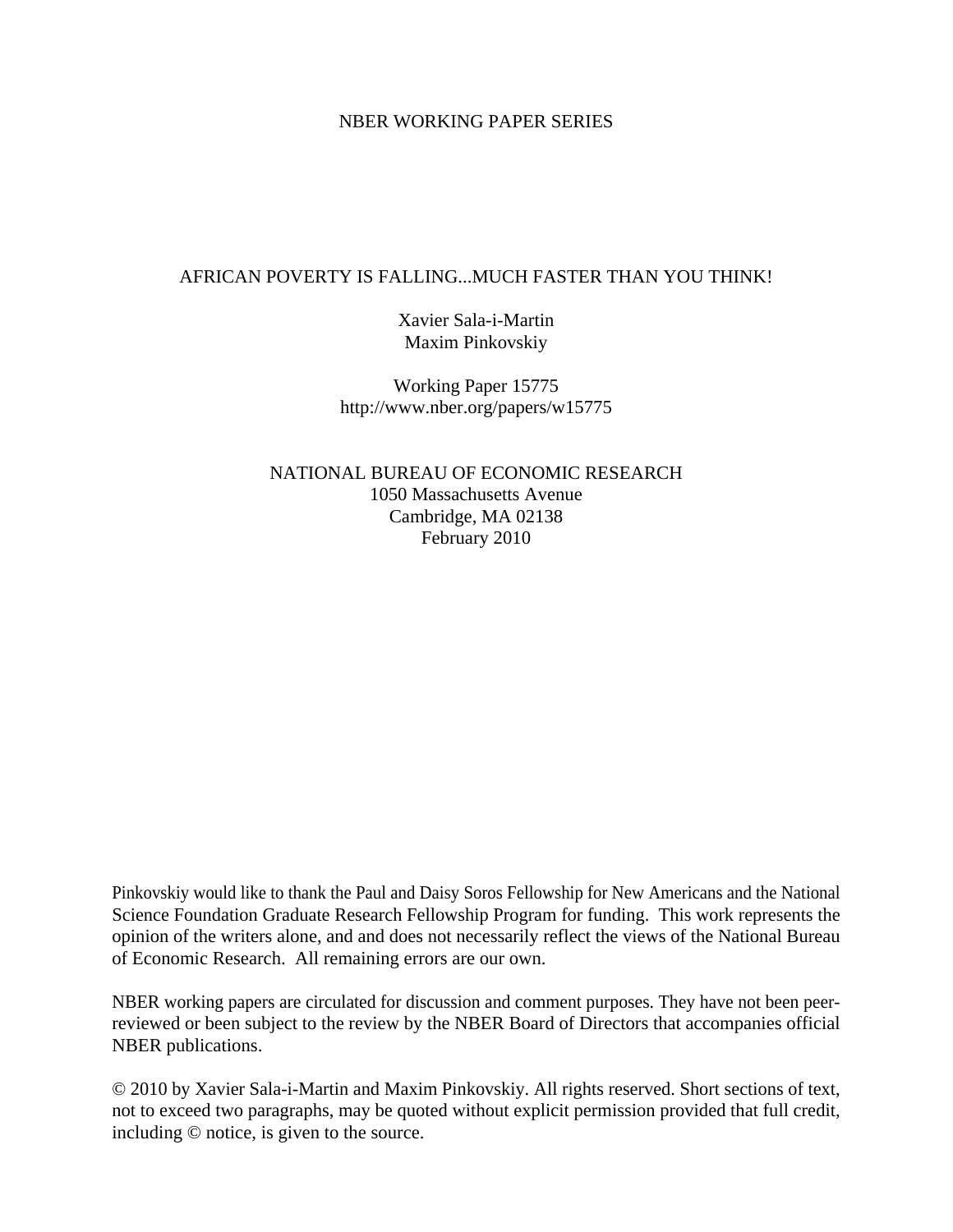African Poverty is Falling...Much Faster than You Think! Xavier Sala-i-Martin and Maxim Pinkovskiy NBER Working Paper No. 15775 February 2010 JEL No. O0,O1,O55

#### **ABSTRACT**

The conventional wisdom that Africa is not reducing poverty is wrong. Using the methodology of Pinkovskiy and Sala-i-Martin (2009), we estimate income distributions, poverty rates, and inequality and welfare indices for African countries for the period 1970-2006. We show that: (1) African poverty is falling and is falling rapidly; (2) if present trends continue, the poverty Millennium Development Goal of halving the proportion of people with incomes less than one dollar a day will be achieved on time; (3) the growth spurt that began in 1995 decreased African income inequality instead of increasing it; (4) African poverty reduction is remarkably general: it cannot be explained by a large country, or even by a single set of countries possessing some beneficial geographical or historical characteristic. All classes of countries, including those with disadvantageous geography and history, experience reductions" in poverty. In particular, poverty fell for both landlocked as well as coastal countries; for mineral-rich as well as mineral-poor countries; for countries with favorable or with unfavorable agriculture; for countries regardless of colonial origin; and for countries with below- or above-median slave exports per capita during the African slave trade.

Xavier Sala-i-Martin Department of Economics Columbia University 420 West 118th Street, 1005 New York, NY 10027 and NBER xs23@columbia.edu

Maxim Pinkovskiy 50 Memorial Drive Cambridge, MA 02142 maximpinkovskiy@yahoo.com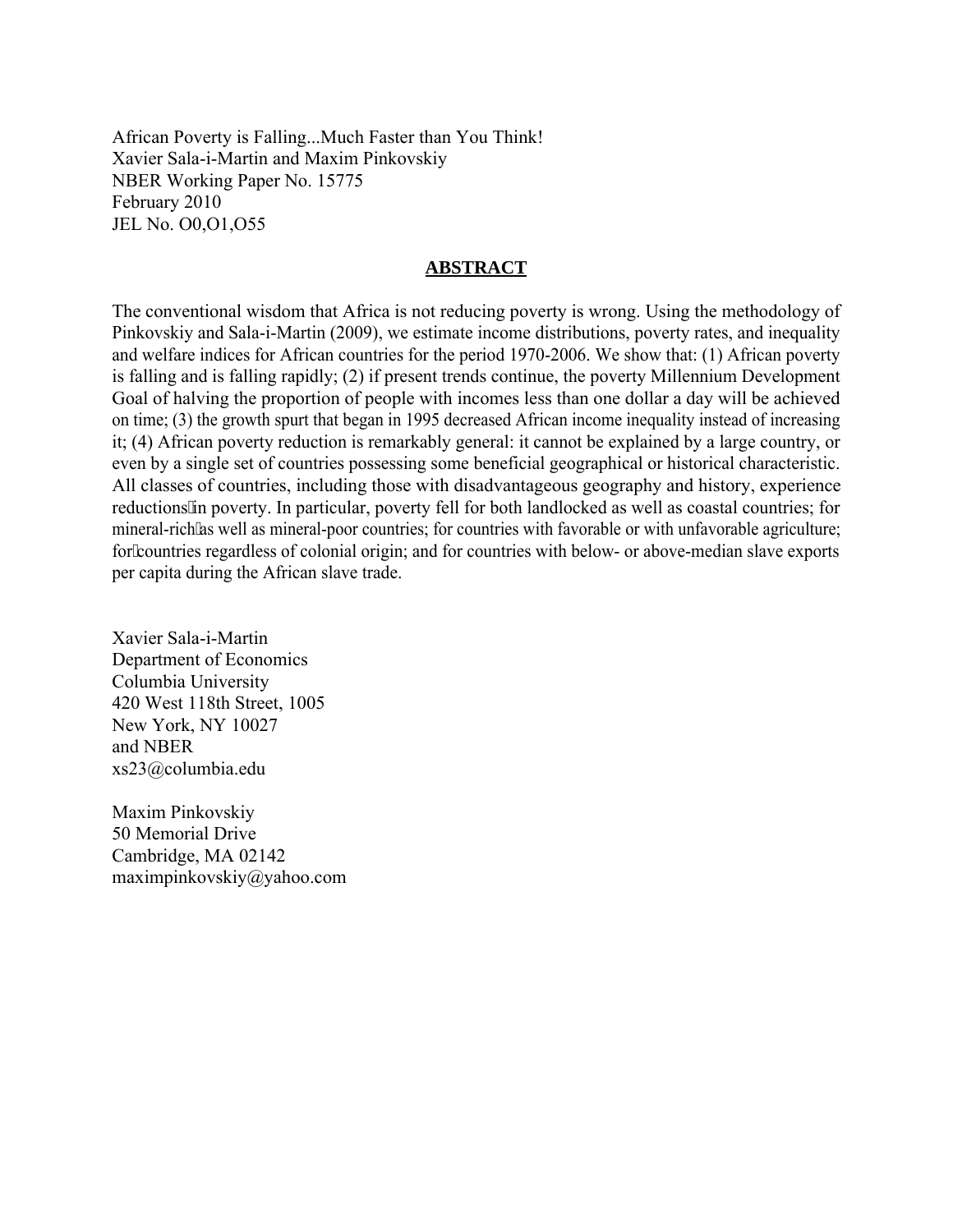#### **1 Introduction**

After three decades of zero or negative growth, Africa began a growth spurt around 1995 that has been sustained at least to 2006. Some analysts claim that this growth trend has not been strong enough to reduce poverty. For example, in its 2008 Millennium Development Goals Report, the United Nations Development Program contends that "*the goal of cutting in half the proportion of people in the developing world living on less than \$1 a day by 2015 remains within reach. However, this achievement will be due largely to extraordinary economic success in most of Asia. In contrast, previous estimates suggest that little progress was made in reducing extreme poverty in sub-Saharan Africa.*" The World Bank concurs: "*In 1990, 28.3 percent of the people in low and middle-income countries lived on less than \$1 a day. By 1999 the share had fallen to 21.6 percent, driven mainly by strong growth in China and India (…) In Sub-Saharan, where the GDP per capita fell by 5 percent, the extreme poverty rate rose from 47.4 percent in 1990 to 49 percent in 1999. The numbers are believed to be still rising*" (World Bank 2004) The U.N. Millennium Campaign Deputy Director for Africa says: "Poverty continues to intensify due to the exclusion of groups of people on the basis of class, caste, gender, disability, age, race, religion and other status," (UN Millennium Campaign 2009) This conventional wisdom is further documented and critically reviewed in Easterly (2009).

It is also believed that most of the recent African growth is due to rising oil and natural resource prices, which entails a redistribution of income from mineral-poor countries to mineral-rich countries (Collier 2006). Moreover, gains from natural resource wealth are believed to accrue to very narrow elites and to be irrelevant for poverty reduction. These claims imply that African growth should be accompanied by rapidly rising inequality, which is testable with data.

In this paper, we use the methodology of Pinkovskiy and Sala-i-Martin (2009) to estimate income distributions for African countries, and compute their poverty rates, and inequality and welfare indices for the period 1970-2006. Our results show that the conventional wisdom that Africa is not reducing poverty is wrong. In fact, since 1995, African poverty has been falling steadily. Moreover, contrary to the commonly held idea that African growth is largely based on natural resources and helps only the rich and well-connected, we show that Africa's income distribution has become *less* rather than more unequal than it was in 1995, and therefore, that a great deal of this growth has accrued to the poor. Specifically, Africa's growth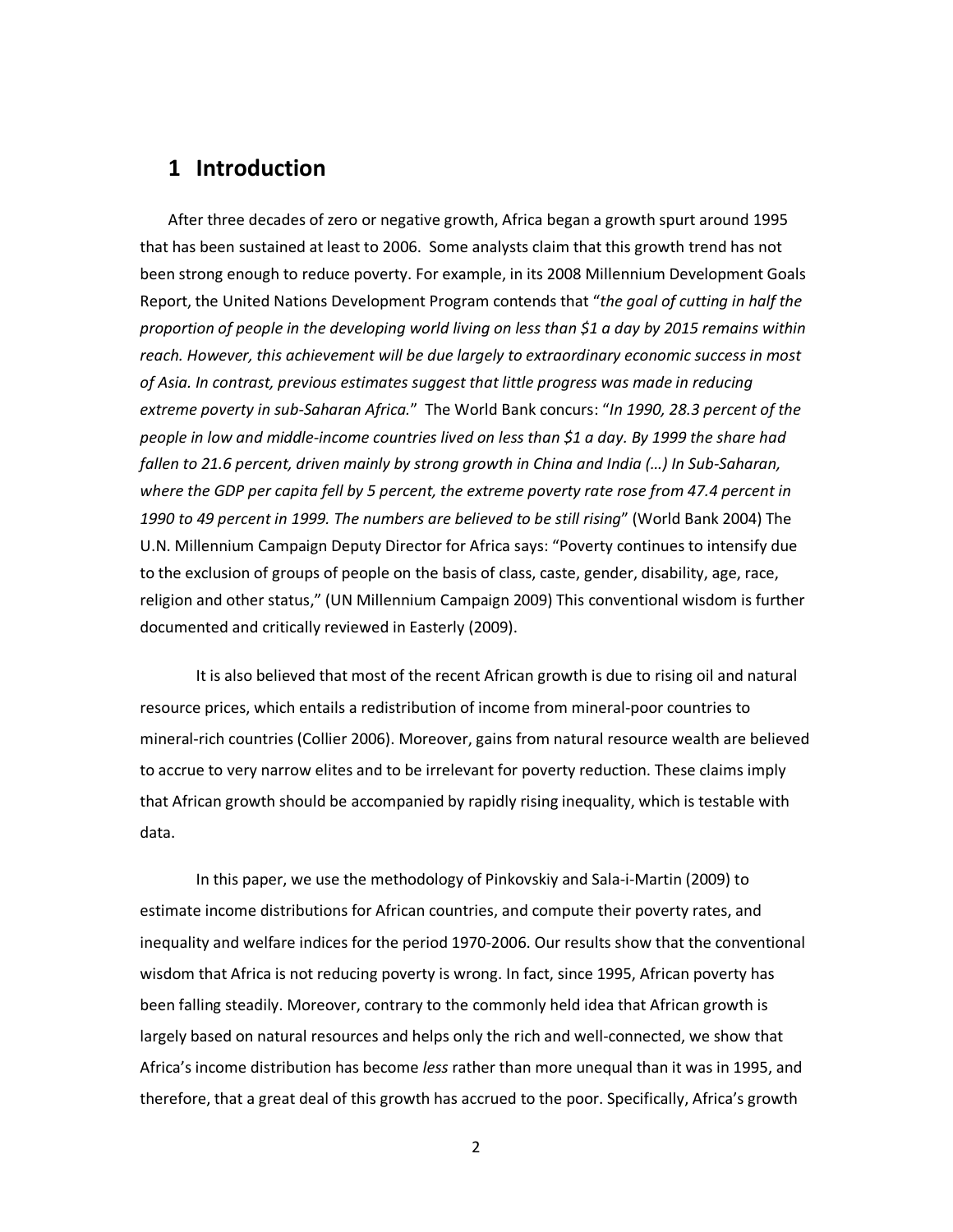trend in 1995 has been accompanied by a symmetric, sustained reduction in poverty that places it on track to achieve the Millennium Development Goal of halving poverty within a few years of 2015. If countries hit by exceptional adverse shocks like Congo-Zaire<sup>2</sup> converge to the average African poverty rate, then the first poverty MDG will actually be achieved two years in advance of 2015.

Not only has poverty fallen in Africa as a whole, but this decline has been remarkably general across types of countries that the literature suggests should have different growth performances. In particular, poverty fell for both landlocked as well as coastal countries; for mineral-rich as well as mineral-poor countries; for countries with favorable or with unfavorable agriculture; for countries regardless of colonial origin; and for countries with below- or abovemedian slave exports per capita during the African slave trade.<sup>3</sup> Hence, the substantial decline in poverty is not driven by any particular country or set of countries.

 The rest of the paper is organized as follows. Section 2 provides a brief description of the data and the statistical procedure to estimate the income distributions of African countries and of all of Africa in every year in the sample period. Section 3 describes the evolution of the income distributions. Section 4 analyzes the evolution of poverty rates in Africa. Section 5 provides measures of inequality and welfare. Section 6 discusses the evolution of poverty for various African regions. Section 7 provides robustness checks, and section 8 concludes.

### **2 Data and statistical procedure**

 $\overline{a}$ 

We use national accounts purchasing-power-parity (PPP)-adjusted GDP data from Penn World Tables, Mark 6.2. We use this series because it is the standard GDP series used in the study of economic growth (Barro and Sala-i-Martin 2004). In the robustness checks, we

 $^2$  The Democratic Republic of Congo was called Zaire for most of our sample period (until 1997). We will refer to the country as Congo-Zaire in this paper.

 $^3$  Bloom and Sachs (1998) suggest that landlocked countries, or countries with unfavorable agriculture have poorer performance than geographically advantaged countries. La Porta et al. (1999) argue that the identity of the colonizer may matter for subsequent economic development. Nunn (2008) presents evidence that the impact of the African slave trade was highly persistent, and affected recent African performance.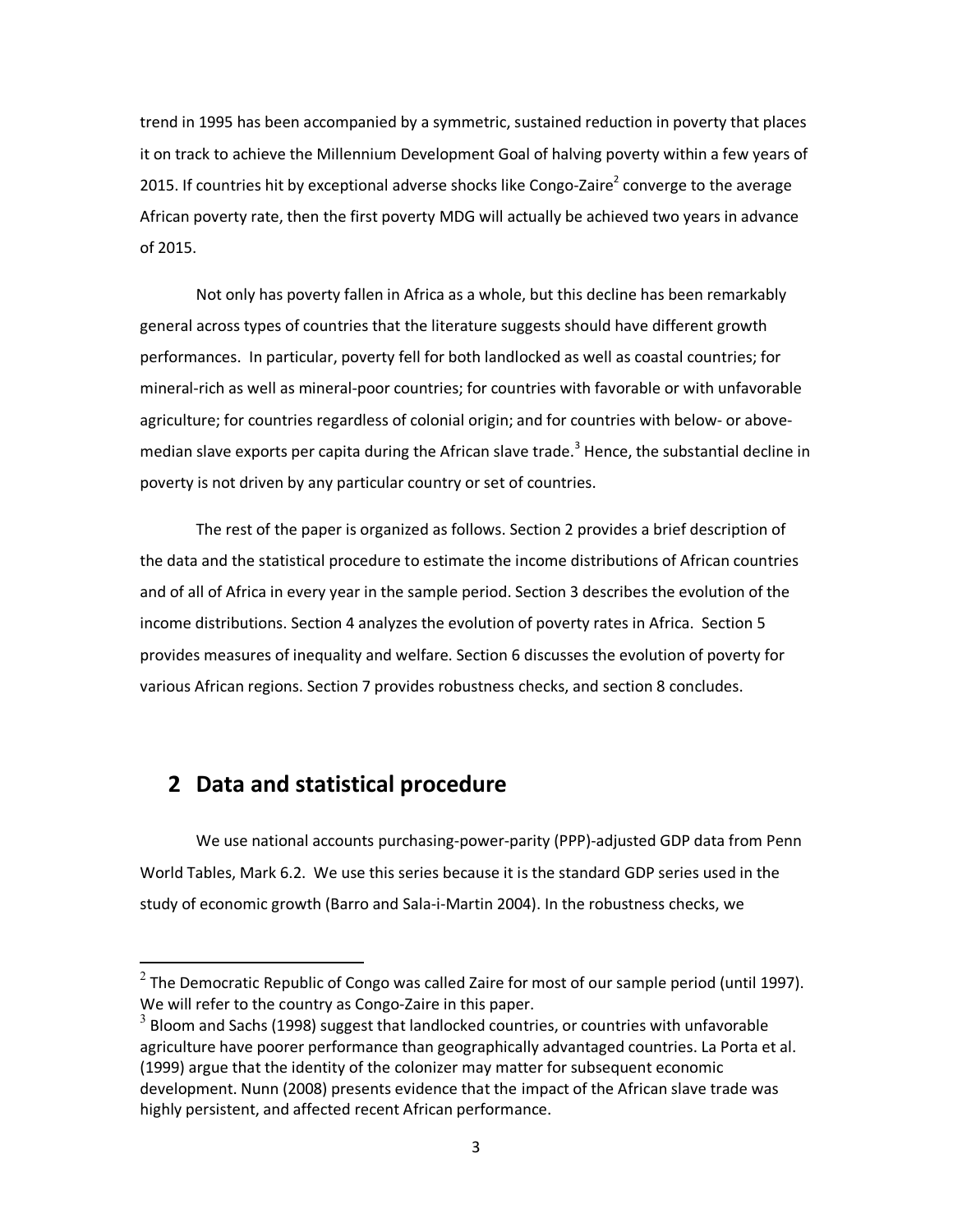experiment with other national accounts-based series with comprehensive coverage of all countries and years we consider, but with different corrections for PPP.

We obtain inequality data from the WIDER-DS dataset, pioneered by Deininger and Squire (1996) and maintained by the United Nations University. The dataset provides Gini coefficients and quintile shares for countries and years in which income or consumption surveys were conducted. In order to maintain comparability of the survey data, we select surveys from WIDER-DS following special criteria and we adjust surveys with consumption data so that they are comparable to surveys with income data, which is described in detail by Pinkovskiy and Salai-Martin (2009). Overall, we have 118 surveys for the 48 African countries considered.

 Our procedure exactly follows Pinkovskiy and Sala-i-Martin (2009). The crux of the methodology is to assume that the distribution of income in each country and each year has the same functional form, with changes in GDP and inequality manifesting themselves through changes in the parameters of this form only. Then, we use the survey data to recover the functional form parameters, and from these parameters we can compute any statistic of the distribution of income for any country or for all of Africa that we want. Following Pinkovskiy and Sala-i-Martin (2009), our baseline functional form is lognormal but, as a robustness check, we also consider Gamma and Weibull distributions. These distributions are mathematically convenient because they have a single parameter that determines the mean of the distribution (the scale parameter), and a single parameter that determines the degree of inequality of the distribution (the distribution parameter). In particular, the Gini coefficient and the quintile shares of each distribution are functions of the distribution parameter alone. Hence, it is very easy to compute the distribution parameter on the basis of the survey data alone, and then to compute the scale parameter on the basis of the distribution parameter and GDP, so that the mean of the distribution of each country is given exactly by GDP. We proceed as follows:

I) For country-years with surveys, our baseline method for obtaining the distribution parameter is to choose the distribution parameter that minimizes the sum of squared deviations between the quintile shares in the data and the theoretical predicted quintile shares based on the distribution parameter. In our robustness section we experiment with two methods. The first is to invert the theoretical expression for the Gini coefficient. The second method is similar to the baseline method, except we replace the 5 quintile shares by the three middle quintile shares divided by the total share of the middle 60%, and minimize the squared deviations of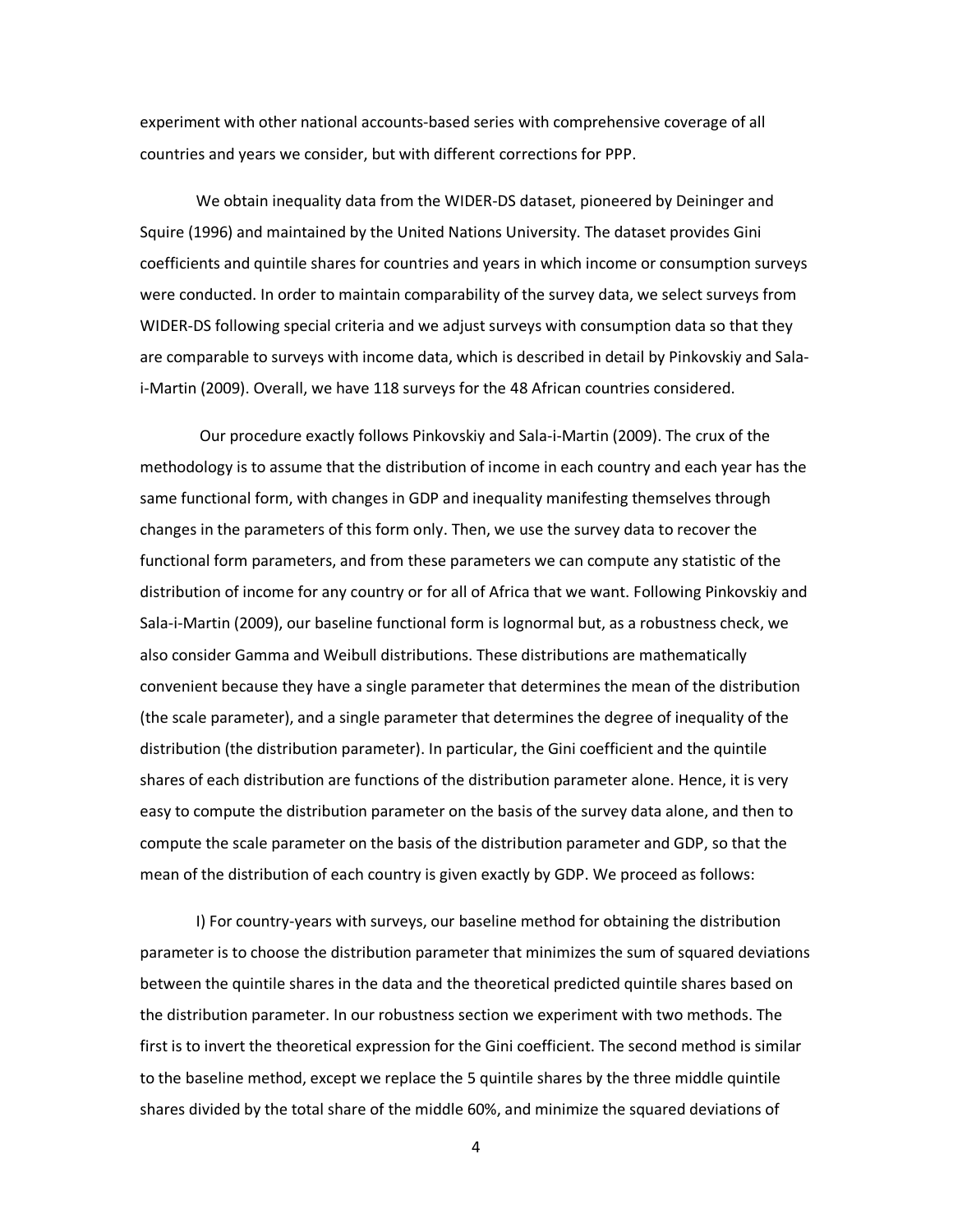these three numbers from their theoretically predicted values. We ignore the top and bottom quintile shares because there may be considerable doubt as to the accuracy of the surveys in reporting the incomes of the very rich (who may be unwilling to participate, or who may lie outright to conceal their income) and the very poor (whose income may be in kind, and hence, converted into a monetary equivalent with error). Using only the three middle shares avoids these problems so long as all survey respondents are correctly placed into the quintile of the sample that they belong to, which is much more likely than that their income is reported correctly.

 II) For countries and years without survey data, we impute a Gini coefficient, which we then invert to get the distribution parameter. If the country in question has two or more surveys in other years, we impute the Ginis for a year without data by interpolating and extrapolating the series of Gini coefficients we have from WIDER-DS. In the robustness section, we experiment with different interpolation and extrapolation procedures in the robustness checks. We then compute the average of the Gini series for all countries with two or more surveys (weighting such countries equally). For countries with no surveys, we impute this average Gini series. For countries with exactly one survey, we impute the average Gini series but shift it vertically to coincide with the single observation of the Gini for that country in the year in which this observation is made.

III) For each country in each year, we compute the scale parameter from GDP and the distribution parameter.

IV) Using the assumed functional forms and the calculated parameters, we compute poverty and inequality statistics for each country, for all of Africa, and for any groups of countries of special interest.

In our robustness checks, we experiment with varying the GDP source, the assumed functional form, the method of interpolation and extrapolation, and the method of recovering the distribution parameter. We list these variations below:

a) We consider GDP from the Penn World Tables, 6.2; GDP from Angus Maddison's website (dated 2007), which uses different PPP adjustments from the Penn World Tables; and GDP from the World Bank's World Development Indicators, with data from both before and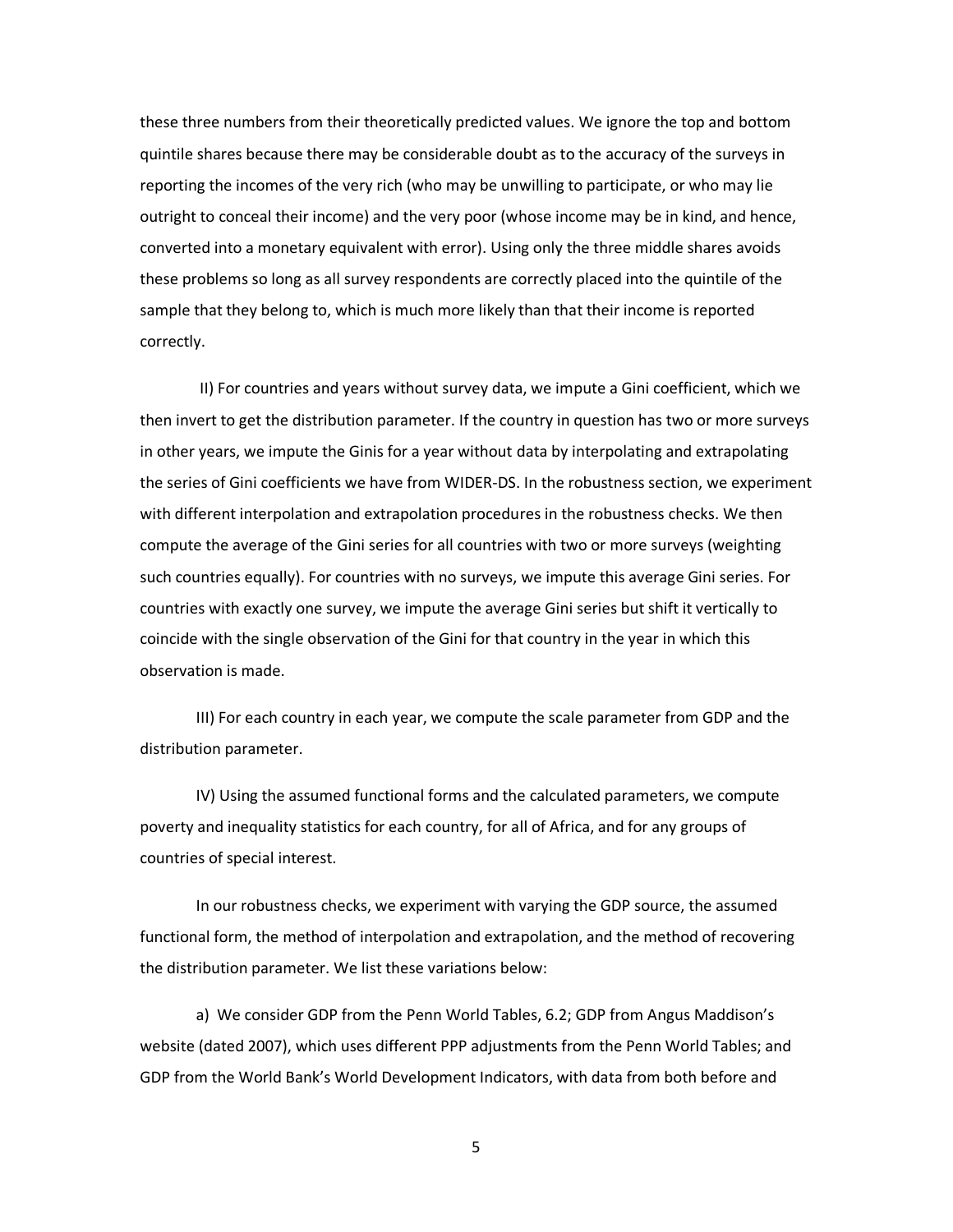after the 2007 PPP revision by the World Bank. Hence, we experiment with a wide variety of purchasing power parity adjustments.

b) We consider three parametric functional forms for the income distribution: lognormal, gamma and Weibull. The lognormal functional form is very commonly used, whereas the gamma and Weibull tend to predict more inequality for the same quintile shares than the lognormal form.

c) We consider three methods of extrapolation and interpolation: i) horizontal extrapolation and piecewise cubic interpolation, ii) linear interpolation and extrapolation, iii) horizontal interpolation and horizontal extrapolation, although if the last two surveys happened in consecutive years, linear extrapolation is used. Linear extrapolation allows for greater variation of inequality in the period after our data ends, and allows strong responses of inequality to trends at the point at which our data ends.

d) We consider three methods of recovering distribution parameters from data: i) minimize least squares of quintiles, ii) minimize least squares of ratios of each of the middle three quintiles to their sum, iii) invert the Gini.

For our baseline estimates, we make the following choices:

- GDP data from PWT 6.2
- Cubic splines to interpolate between available survey data, and extrapolate by horizontal projection.
- Lognormal distributions in all countries, and recover scale parameters from least squares minimization on quintiles.

These choices are most consistent with the previous literature on measuring world income distribution and with the growth literature in general.

### **3 Dynamics of the African Distribution of Income**

Figures 1 through 4 present graphs of distributions of income for Africa as well as for various African countries. To have a visual anchor, each of the graphs contains three vertical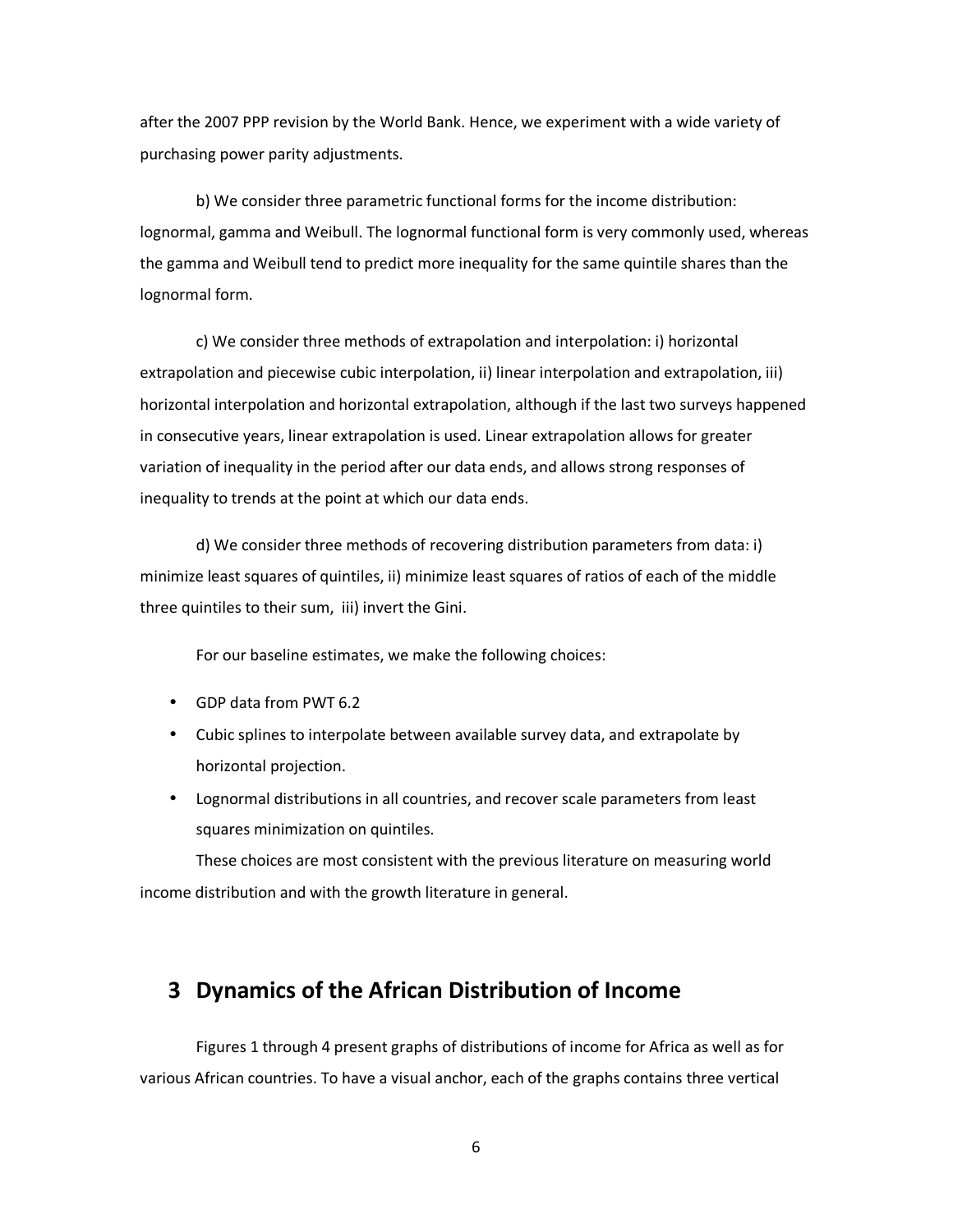lines corresponding to daily incomes of \$1, \$2 and \$3. The one-dollar-a-day poverty line corresponds to 554 dollars per year, since the "poverty line" referred to in the United Nations' Millenium Development Goals was originally defined by the World Bank as one dollar a day in 1985 prices, and \$365 in 1985 US dollars is \$554 in 2000 US dollars, the currency unit of the Penn World Tables. The \$2/day and \$3/day thresholds are exactly twice and three times the \$1/day line.

Figure 1 plots the 1970 distributions for the largest countries (Nigeria, Ethiopia, Congo-Zaire and South Africa) as well as for the entire continent. We see that the mode of the Ethiopian distribution is the lowest while the South African mode is the highest. However, the dispersion of the Nigerian distribution is so large that the number of Nigerians at the lowest levels of income is larger than that of any other large African country. The mode of African distribution is located slightly above the \$1/day line while the \$2/day and \$3/day lines are far above the mode.

While things were pretty much unchanged in 1990 (Figure 2), there are noticeable changes by 2006 (Figure 3): the distributions for Nigeria and Ethiopia shift to the right, while Congo-Zaire collapses. The modes of the Nigerian and Ethiopian distributions in 1990 were below the \$1/day line; by 2006 they are well above it, and the Nigerian mode is approaching two dollars a day. However, about two thirds of the Congo-Zaire distribution lies to the left of the one-dollar-a-day poverty line while virtually the entire distribution is to the left of the \$3/day threshold. For the continent as a whole, there is a slight movement of the distribution to the right. We notice that the mode of the distribution moves away from the \$1/day line and gets close to the \$2/day line.

To observe the dynamics, Figure 4 plots the African distributions for 1970, 1990, 2000 and 2006. If we look at the bottom of the distribution we notice a deterioration between 1970 and 1990: African poverty increased over these two decades. However, there seems to be some improvement after 1990. The 2000 and especially the 2006 distributions move to the right, indicating that poverty in Africa declined.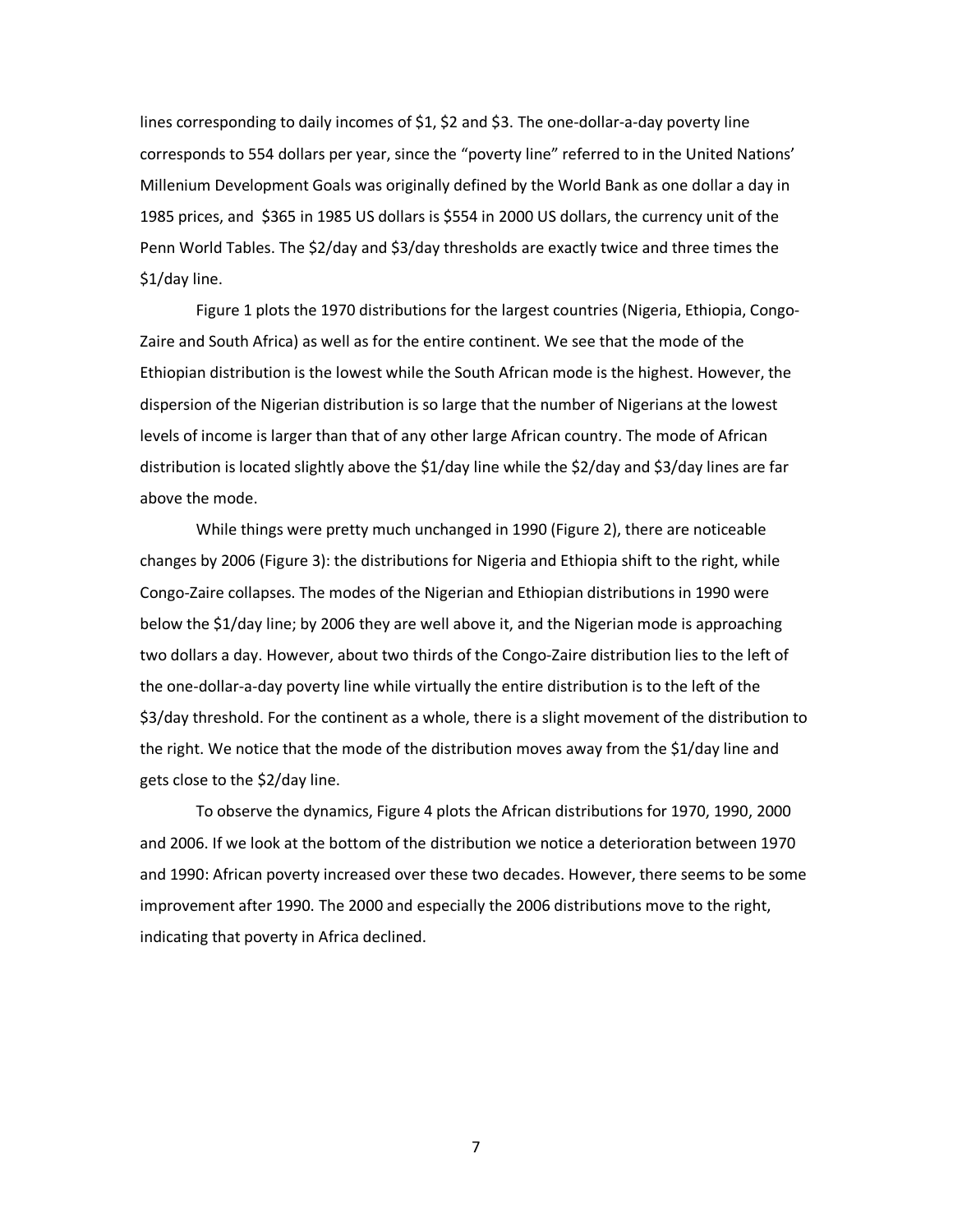



Figure 2

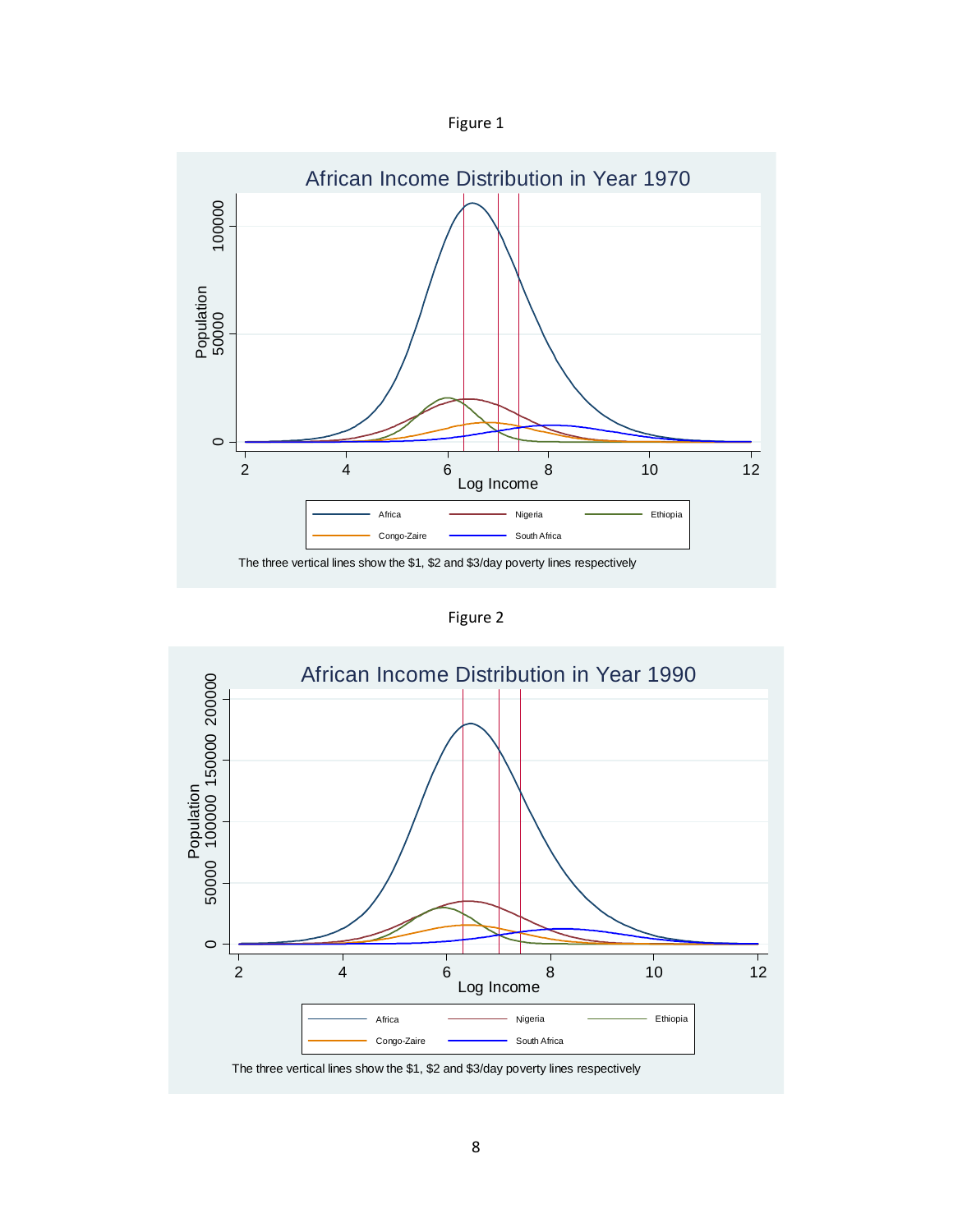



Figure 4

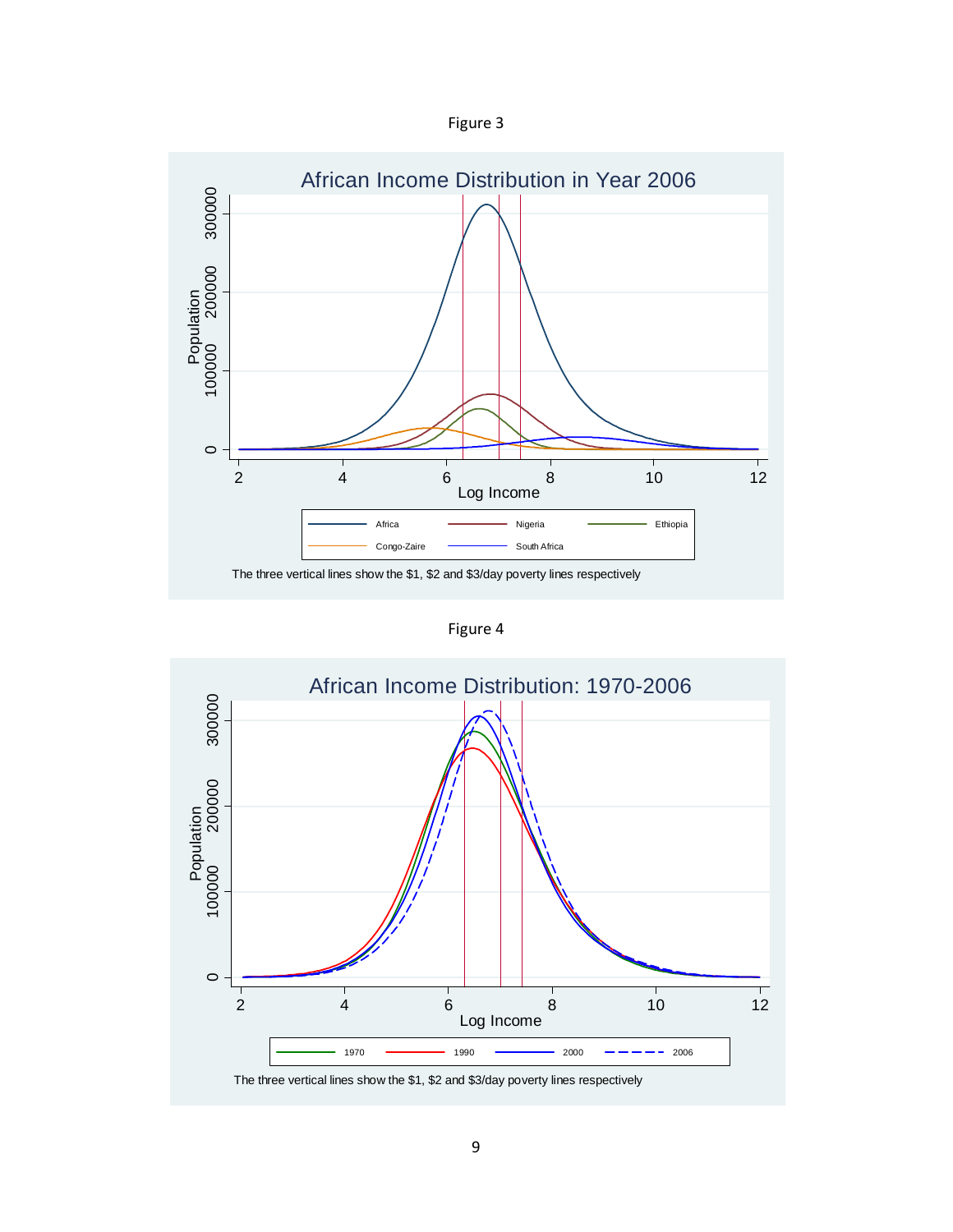### **4 Poverty**

To better assess the evolution of poverty, Figure 5 and Table I display the yearly African poverty rate between 1970 and 2006. The poverty rate in 1970 was 0.398. That is, close to 40% of the entire population lived with less than one dollar a day in Africa in 1970. After a small decline during the first half of the seventies, the rate jumped to around 0.42 in 1985 and stayed more or less at that level for a decade. In 1995 there is a dramatic change in trend: the poverty rate began a decline that led to a ten percentage point reduction by 2006.

What caused this dramatic change? The answer can be seen in Figure 6, where the poverty rate is plotted along with African GDP per capita. The evolution of poverty is an almost exact mirror image of the evolution of GDP per capita. That is, the driving force that explains the substantial reduction in poverty between 1995 and 2006 is economic growth. A similar conclusion is reached if we analyze the evolution of poverty and GDP per capita for the largest countries in the region. Figures 7-10 show that, for Ethiopia, South Africa, Nigeria and Congo-Zaire, poverty and GDP per capita are mirror images of each other.



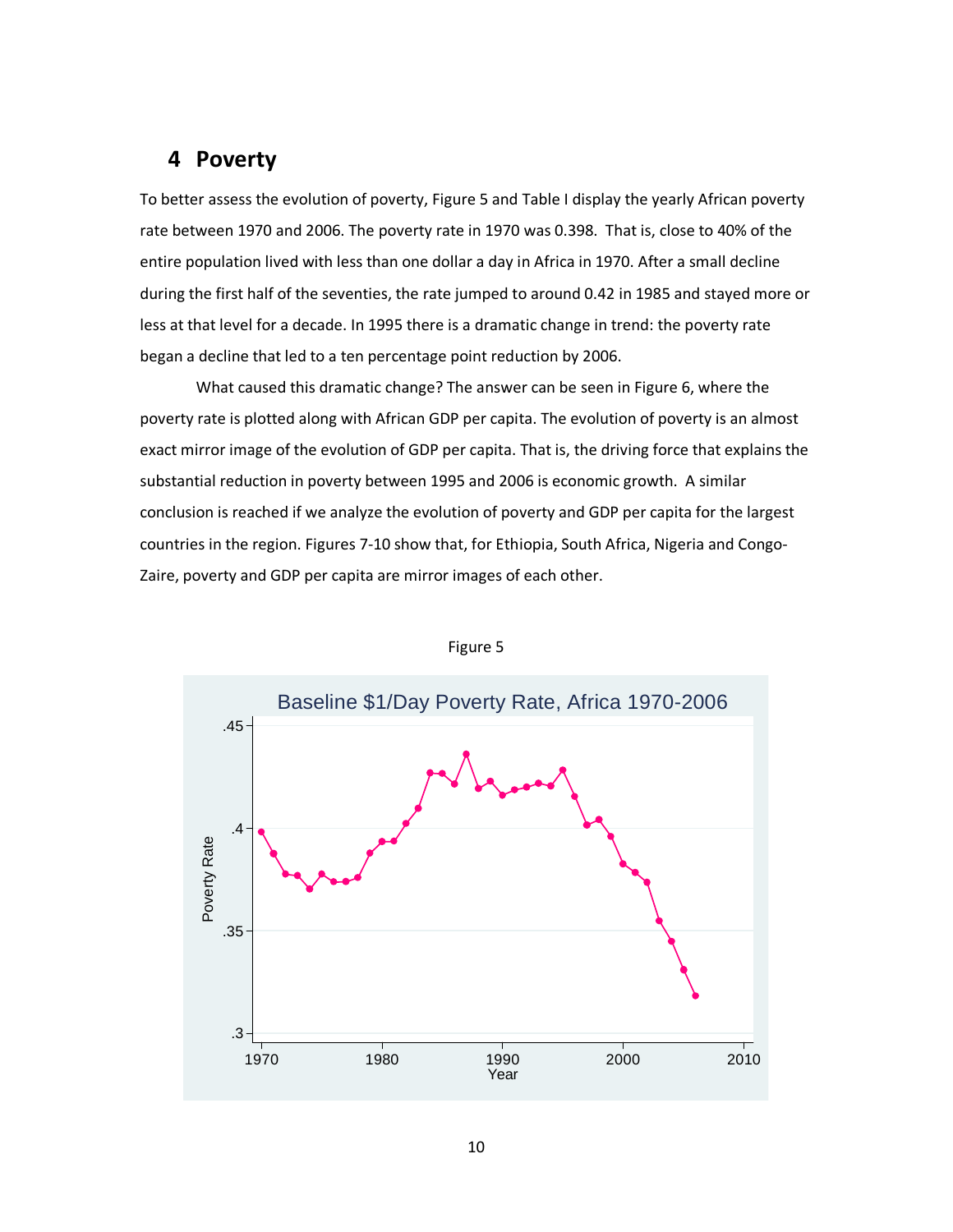| igure |  |
|-------|--|
|-------|--|



Figure 7

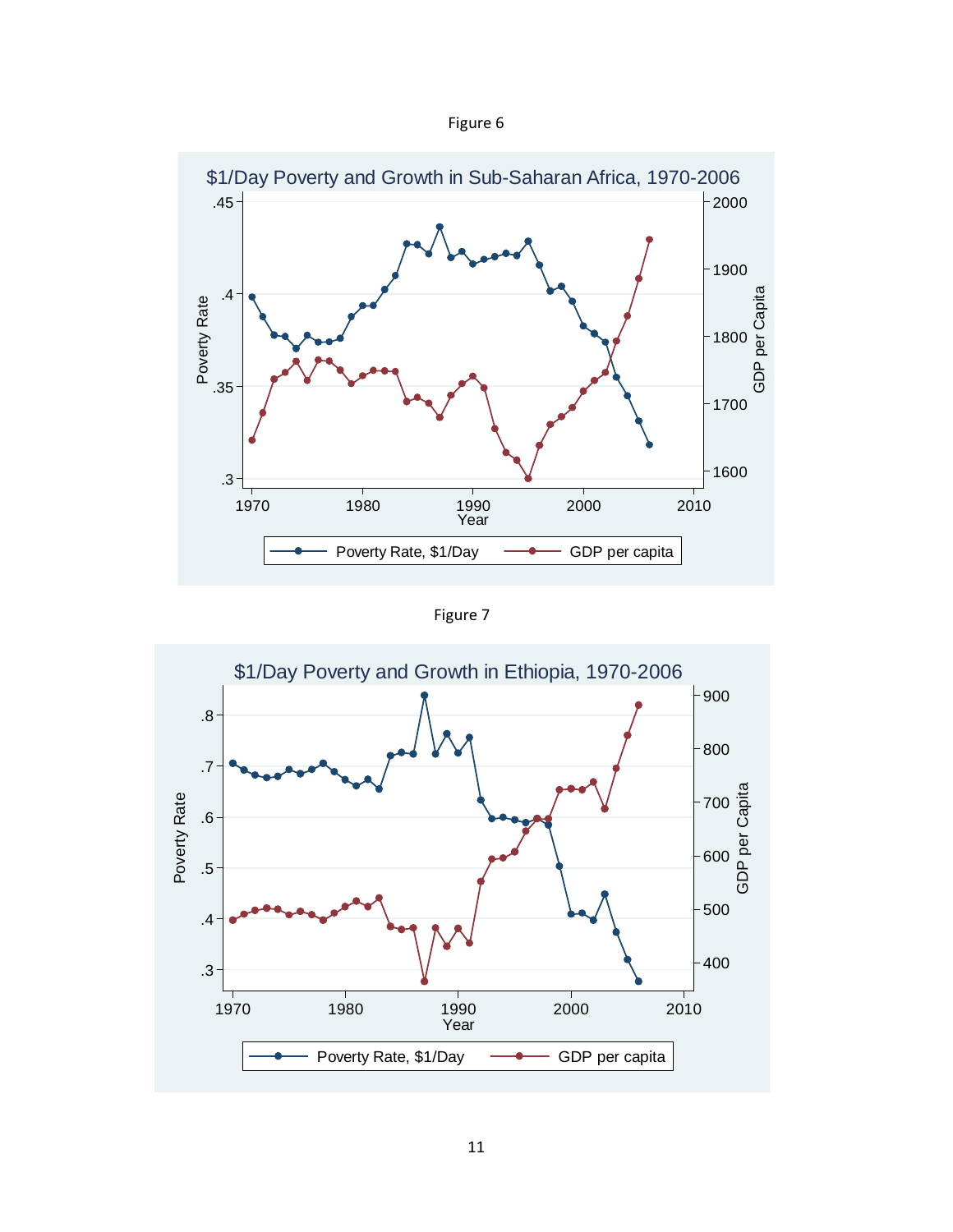



Figure 9

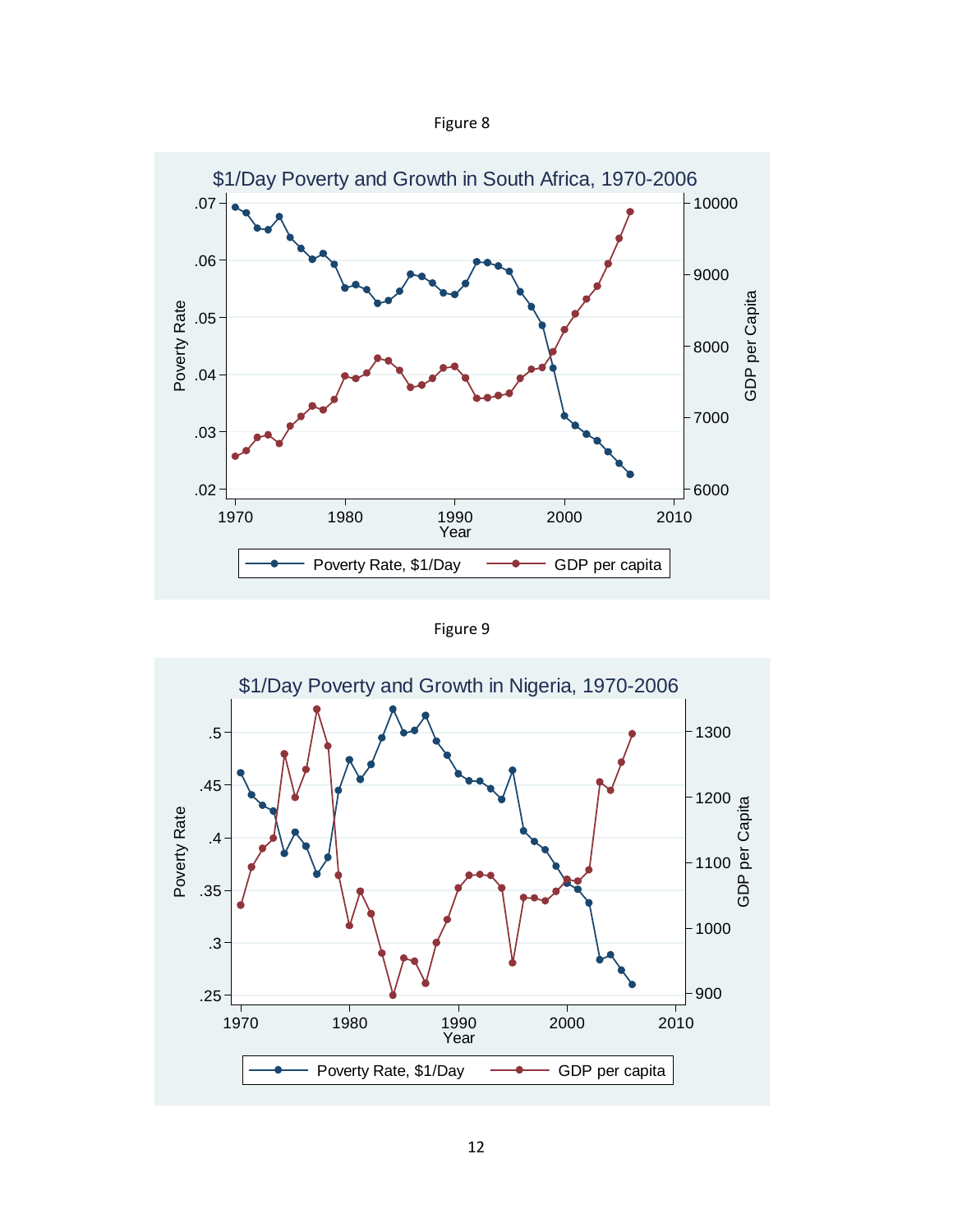



These results contradict the 2008 Millennium Development Goals Report (UN, 2008), which asserts that "little progress was made in reducing extreme poverty in sub-Saharan Africa." Our estimates disagree: the African poverty rate in 2006 was 0.318, 30% lower than in 1995 (0.428) and 28% lower than in 1990 (0.421). That is, while progress in Africa has by no means been as extraordinary as that of East Asia, there has been a significant reduction in poverty and a substantial movement towards achieving the MDGs. The poverty rate in 1990 was 0.421. Hence, the MDG is for the poverty rate to be 0.210 by 2015. The rate in 2006 was 0.318, so even though substantial progress has been made, we still have ten basis points to go. But we also have 9 years left. We do not know what the future will look like, but if poverty continues to fall at the rates it fell between 1995 and 2006, we project that the \$1/day poverty rate will be 0.228 in 2015. In fact, we project that the MDG will be achieved by 2017: just two years late.<sup>4</sup>

l

 $^4$  Of course our analysis excludes the impact of the 2008-2009 global recession. African GDP data for these years are not available yet so we are unable to assess the impact of the recession on African poverty.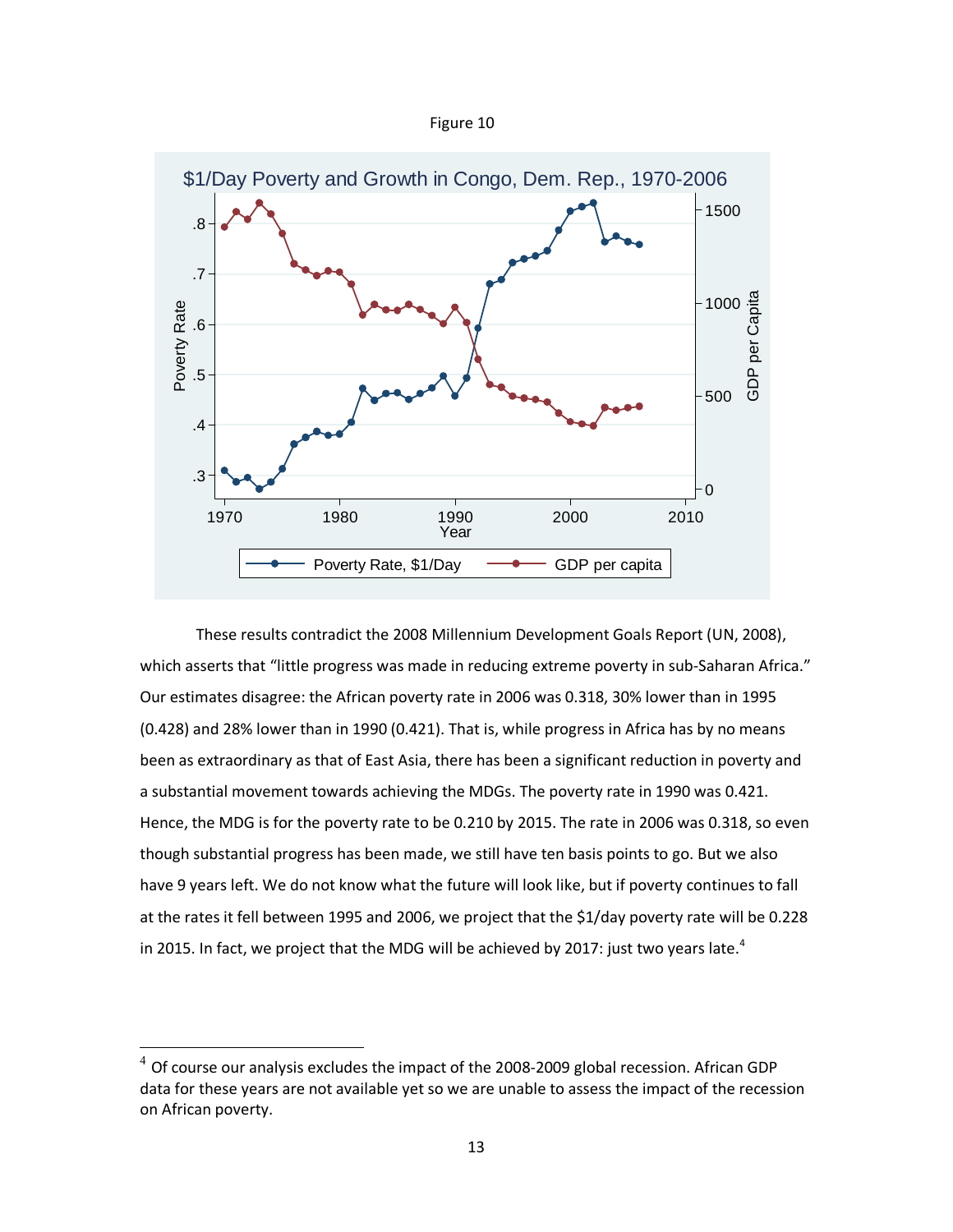One reason why the MDGs are projected to be achieved two years late is the poor performance of Congo-Zaire over the last decade. Naturally, this poor economic performance has to do with the war that took place in that country during that decade. If we exclude Congo-Zaire from our sample, the African poverty rate in 1990 was 0.417. Hence, the MDG is to cut that number to 0.209 by 2015. The poverty rate in 2006 was 0.279. Projecting the rate of progress between 1995 and 2006 into the future, we expect the African poverty rate to be 0.211 in 2012 and 0.200 in 2013. That is, the MDG will be achieved two to three years ahead of time!

Of course we don't know whether poverty will continue to decline at the rates it fell between 1995 and 2006. But then again, we do not think that there is anything magic about 2015 either. And we do not think there is anything special about "halving the 1990 poverty rate." In other words, the MDGs are interesting goals but if the 1990 poverty rate is cut by one half in 2016 or 2020 rather than 2015, so what? The main point is that Africa has been moving in the right direction and, while progress has not been as substantial and spectacular as in Asia, poverty has been falling and it has been falling substantially. We should not let the literal interpretation of the MDGs turn good news (Africa is rapidly moving in the right direction) into bad news (Africa will not achieve the MDGs on time).<sup>5</sup>

Column 2 of Table I displays the evolution of the \$2/day poverty rate. The rate was 0.652 in 1970, it increased to 0.679 by 1995 and then it started a declining trend to 0.595 by 2006. Figure 11 displays the cumulative distribution function of the African distribution of income. The image of the CDF corresponds to the poverty rate if the poverty threshold happened to be the level of income in the horizontal axis. We see that for most conceivable poverty lines, the poverty rate between 1990 and 2006 has fallen. In particular, this is true for the \$1/day, \$2/day and \$3/day lines, which are also displayed in Figure 11 as vertical lines.

 $\overline{a}$ 

 $^5$  This argument is made in Easterly (2009)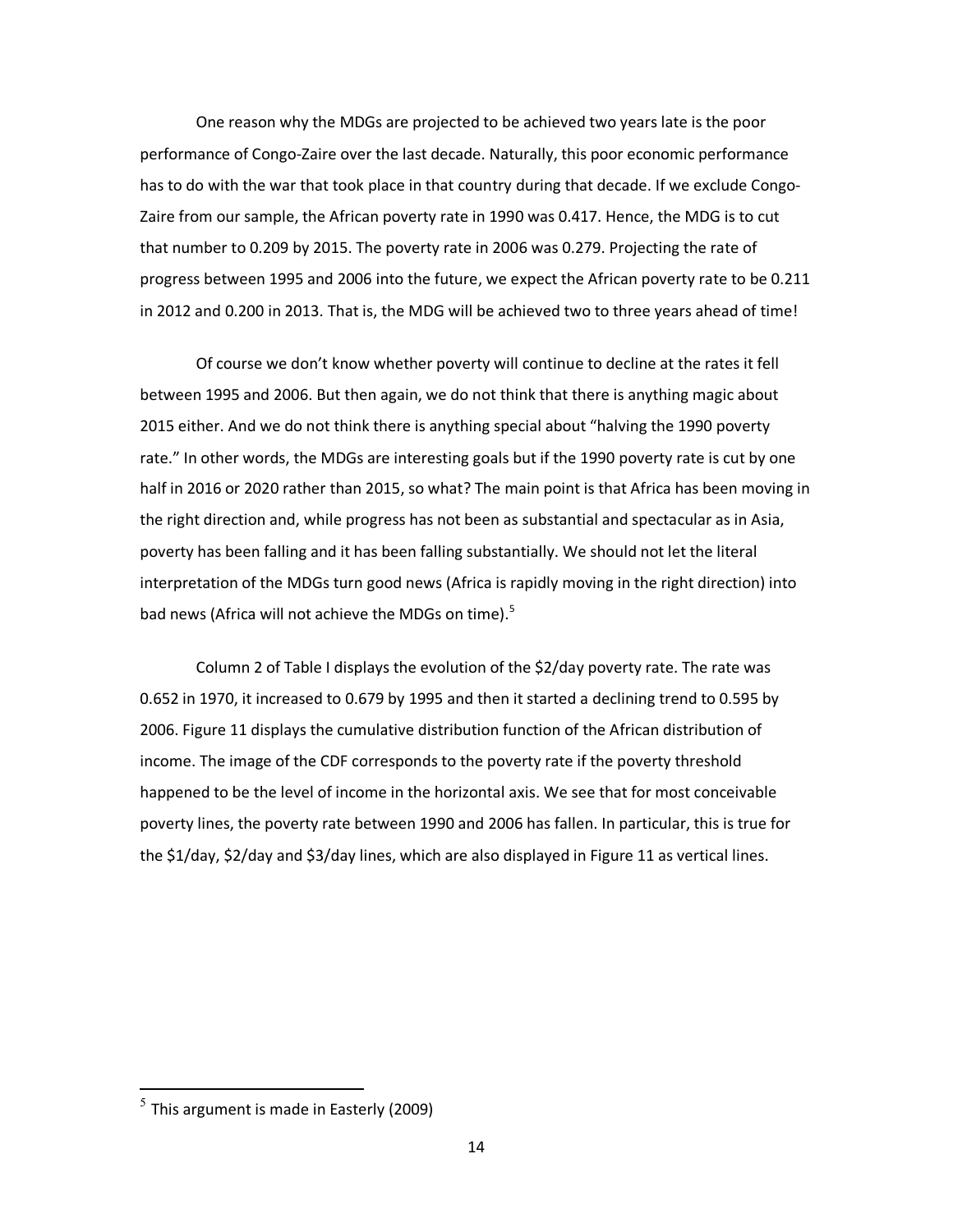



## **5 Inequality and Welfare**

This section analyzes the evolution of inequality and welfare. Many analysts claim that, because Africa's economy is largely based on natural resources, the growth rate of the last decade has benefited mainly the political and economic elites that own those resources. If this were true, we should observe an explosion in all measures of income inequality. And, of course, this can be checked with our data. Figure 12 displays the overall Gini coefficient for Africa: starting at a level of around 0.63, the inequality index increased to around 0.66 during the 1970s and the first half of the 1980s. Then it stayed at that level until the early 1990s and started a downward trend that took it to its initial level by 2006. In other words, during the period of positive and sustained African growth (1995 to 2006), not only did inequality not explode – as it would have if all the growth had accrued to a narrow elite – but inequality actually declined substantially.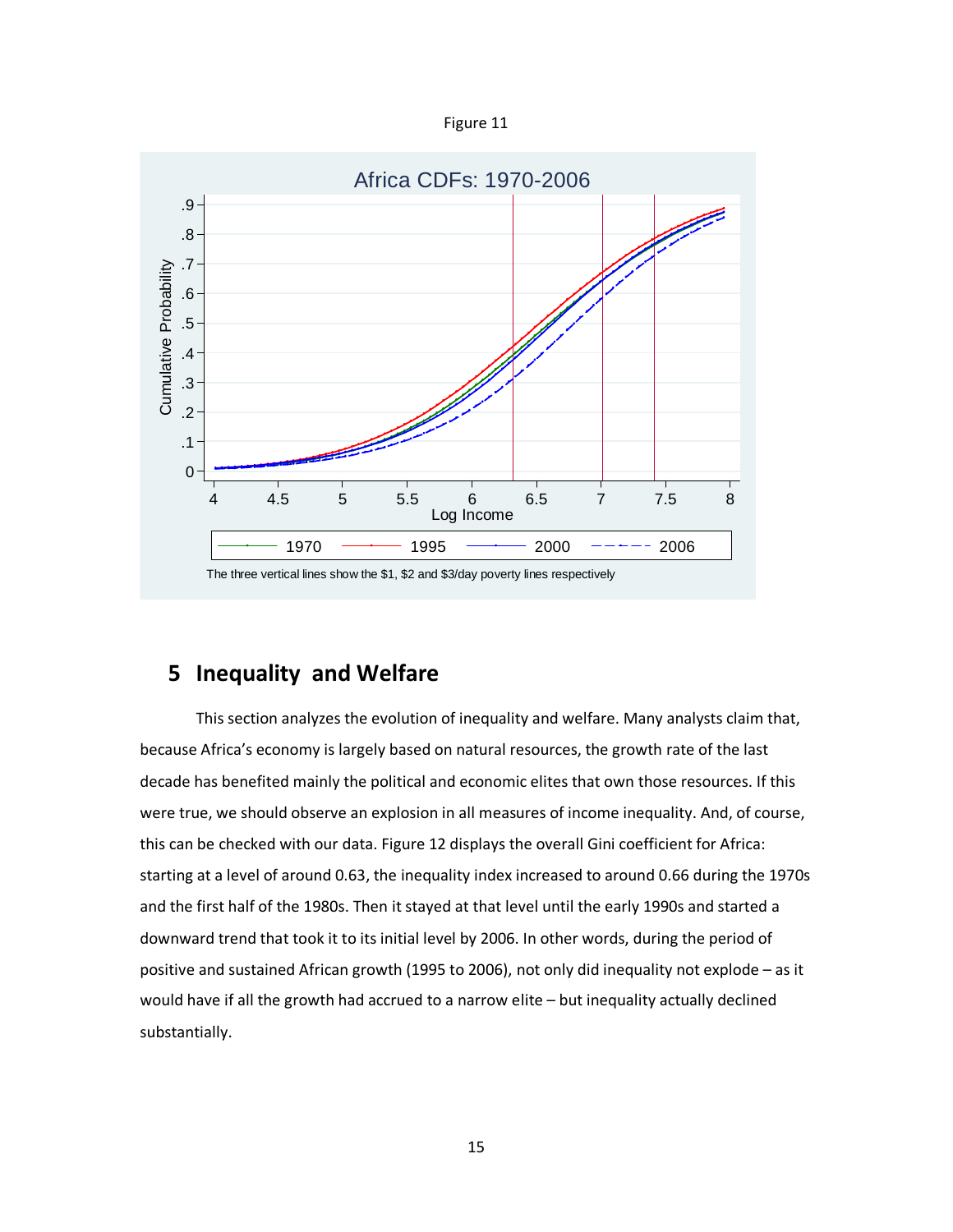As is well known (e.g., Cowell 2000), the Gini coefficient is not decomposable in the sense that the sum of "within-country inequality" and "between-country inequality" do not add up to "global inequality". Two measures of inequality that are decomposable are the Mean Logarithmic Deviation (MLD) and the Theil Index. The two belong to the family of Generalized Entropy (GE) indexes: the MLD is the GE Index with coefficient zero and the Theil index is the GE index with coefficient one. Figures 13 and 14 show global African inequality according to both the MLD and Theil indexes. They both follow a pattern similar to that of the Gini: increasing between 1970 and 1985, remaining at that level for a few years and, in 1990, beginning a downward trend until 2006.

When we decompose the overall inequality index into its two components we see that, in 1970, most of the overall African inequality can be accounted for by within-country inequality. Within-country inequality, however, declines over the sample period (indicating that it is not true that all the extra income generated by the growth process that took place between 1990 and 2006 went to a few) while between-country inequality increases, by 2006, the withinand between-country inequality measures are about the same. That is, by 2006, half of the overall inequality is accounted for by the within-country component and the other half by the between-country component.

Our estimates of African inequality allow us to measure African welfare. For example, Amartya Sen (1976) proposed a measure of welfare equal to GDP per capita time one minus the Gini coefficient. Since we have estimated the Gini coefficient, we can calculate the Sen index for Africa. The results are displayed in Figure 15: African welfare declined substantially between 1970 and 1995, but the trend was reversed dramatically between 1995 and 2006. During this decade, the two components of the index moved in the same direction: mean income increased and overall inequality declined. Hence, African welfare improved.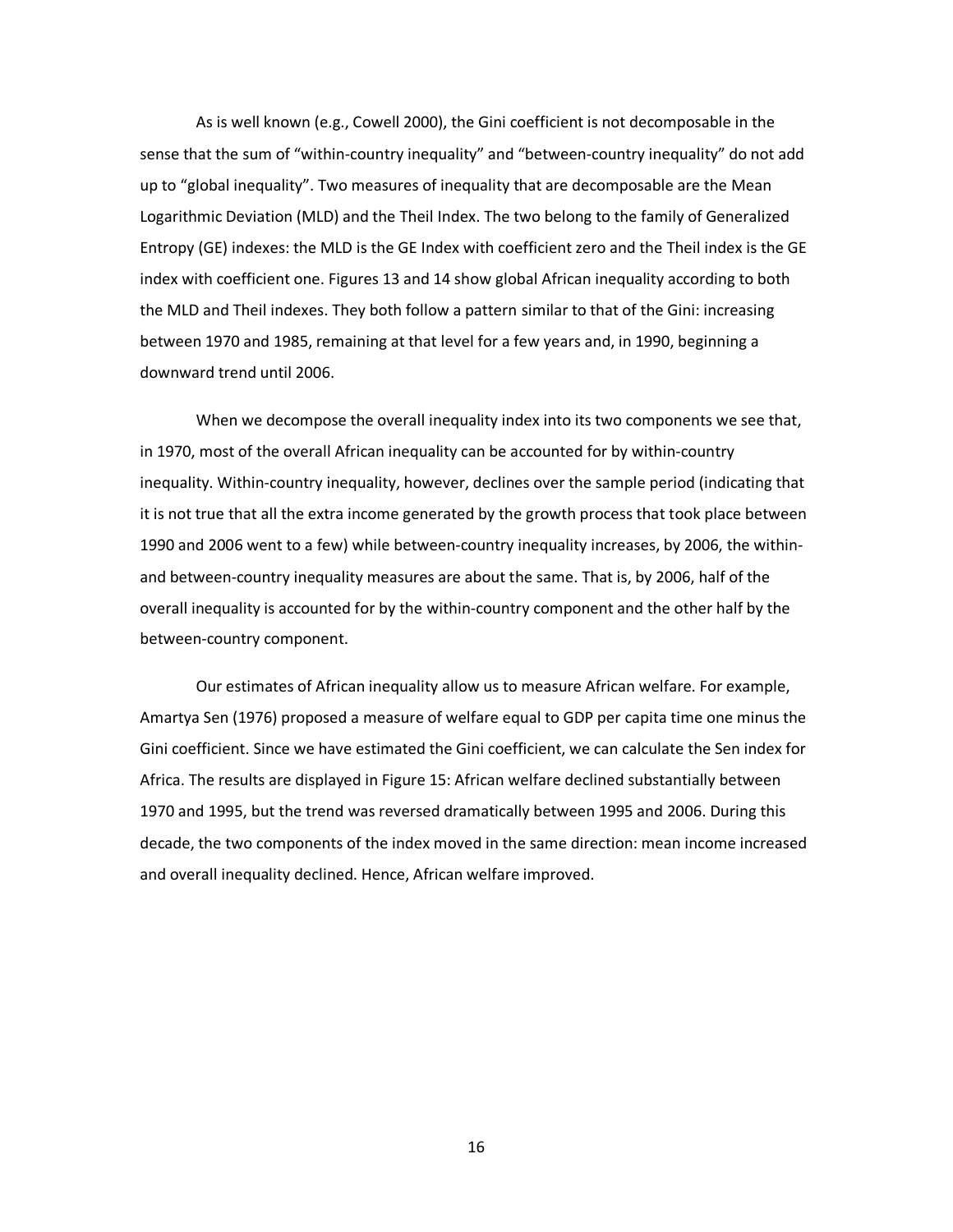



Figure 13

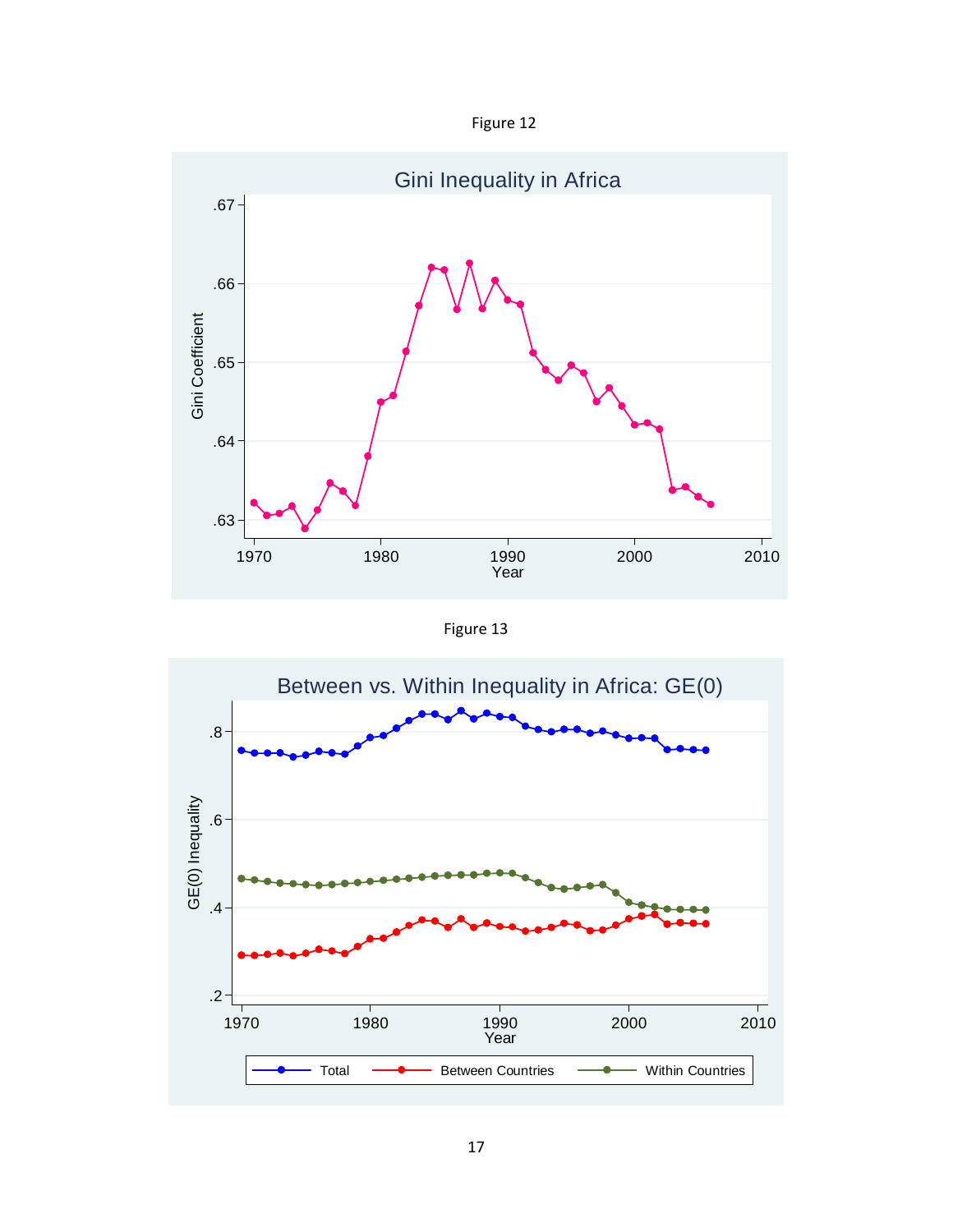



Figure 15

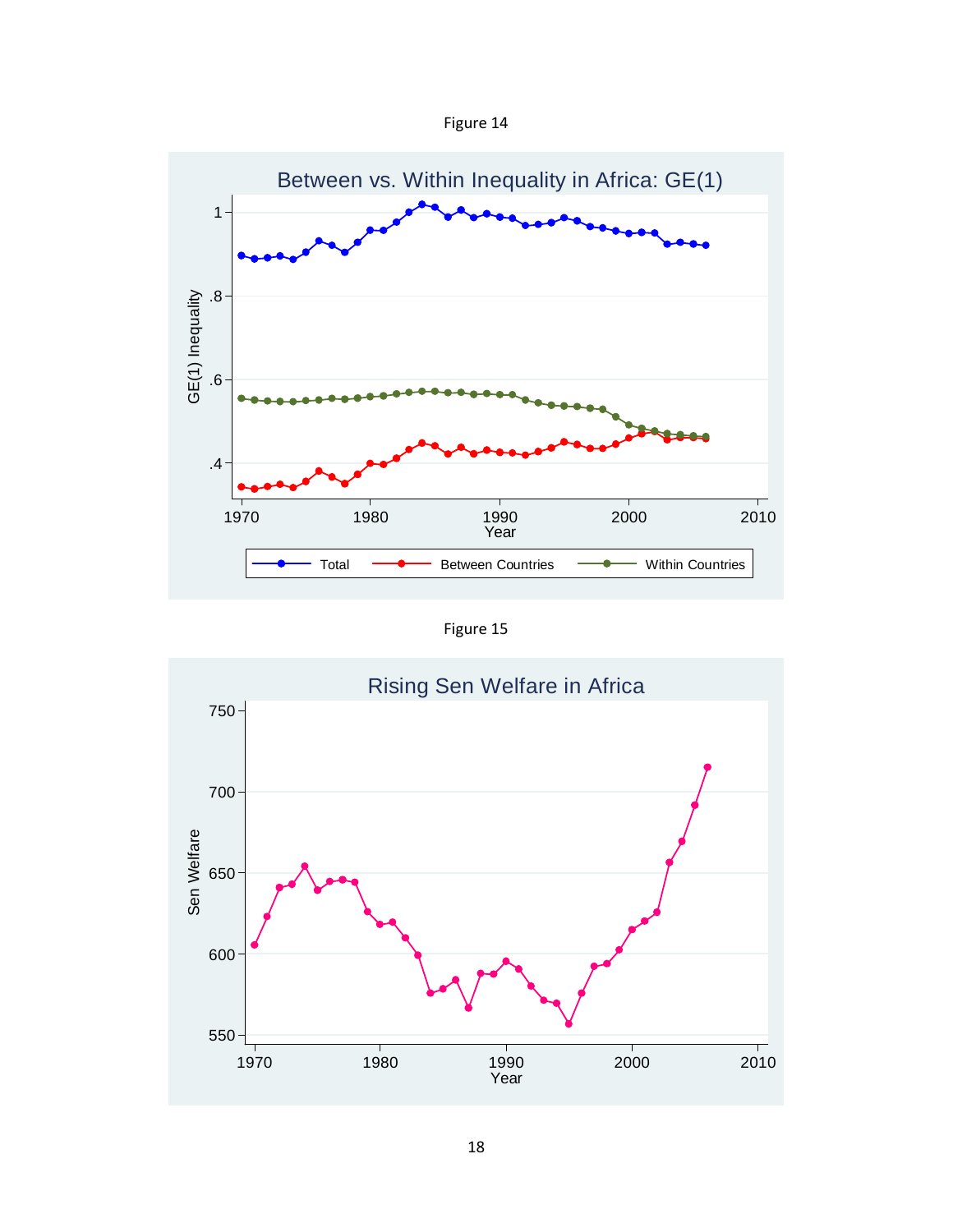## **6 Regional Analysis**

It is interesting to see whether African poverty reduction has been not only fast, but also general across characteristics of countries that the literature has identified as important for development. Bloom and Sachs (1998) point to adverse geography as a cause of slow development: in particular, countries that have unfavorable agriculture should be poorer than countries with more favorable conditions. Collier (2006) argues that coastal countries will perform better than landlocked countries in general. Also, mineral-rich countries should have been better-positioned than mineral-poor countries to take advantage of the increase in natural resource prices in the 2000s. For example, the 2008 UN Millennium Development Goals Report states that "*since 2002, one of the factors contributing to growth in many developing countries... has been the increased prices of commodities, including oil. For exporters, this has been a boon. But higher commodity prices, particularly oil prices, have dampened growth in countries importing these products. Many are among the poorest countries in the world*." Collier (2006), suggests that being mineral-rich or mineral-poor will matter differently for coastal and landlocked countries.

Others have suggested that troubled history may have a persistent effect on growth performance. Nunn (2008), for example, argues that the African slave trade had "*particularly detrimental consequences, including social and ethnic fragmentation, political instability and a weakening of states, and the corruption of judicial institutions,*" which led the parts of Africa most affected by the slave trade to grow much slower than the parts that were not. La Porta et al. (1999) suggest that the identity of the colonizer mattered substantially for development. Since these factors are permanent (and cannot be changed with good policy), they imply that some parts of Africa may be at a persistent growth disadvantage relative to others.

In this section, we show the differential growth and poverty reduction performance of these types of African countries. Figure 16 breaks down Africa into landlocked and coastal countries. The list of countries in each category is provided in Appendix Table I. Panel A shows that between 1970 and 2006, both GDP per capita and the growth rate were larger for coastal than for landlocked countries. Panel B displays the evolution of the poverty rate for the two regions. As expected, the poverty rate for coastal countries is smaller. The interesting phenomenon, however, is that poverty in landlocked countries has also fallen. In fact, it has fallen faster than in coastal regions, especially over the last decade. Poverty in the mid-1990s was close to 55% for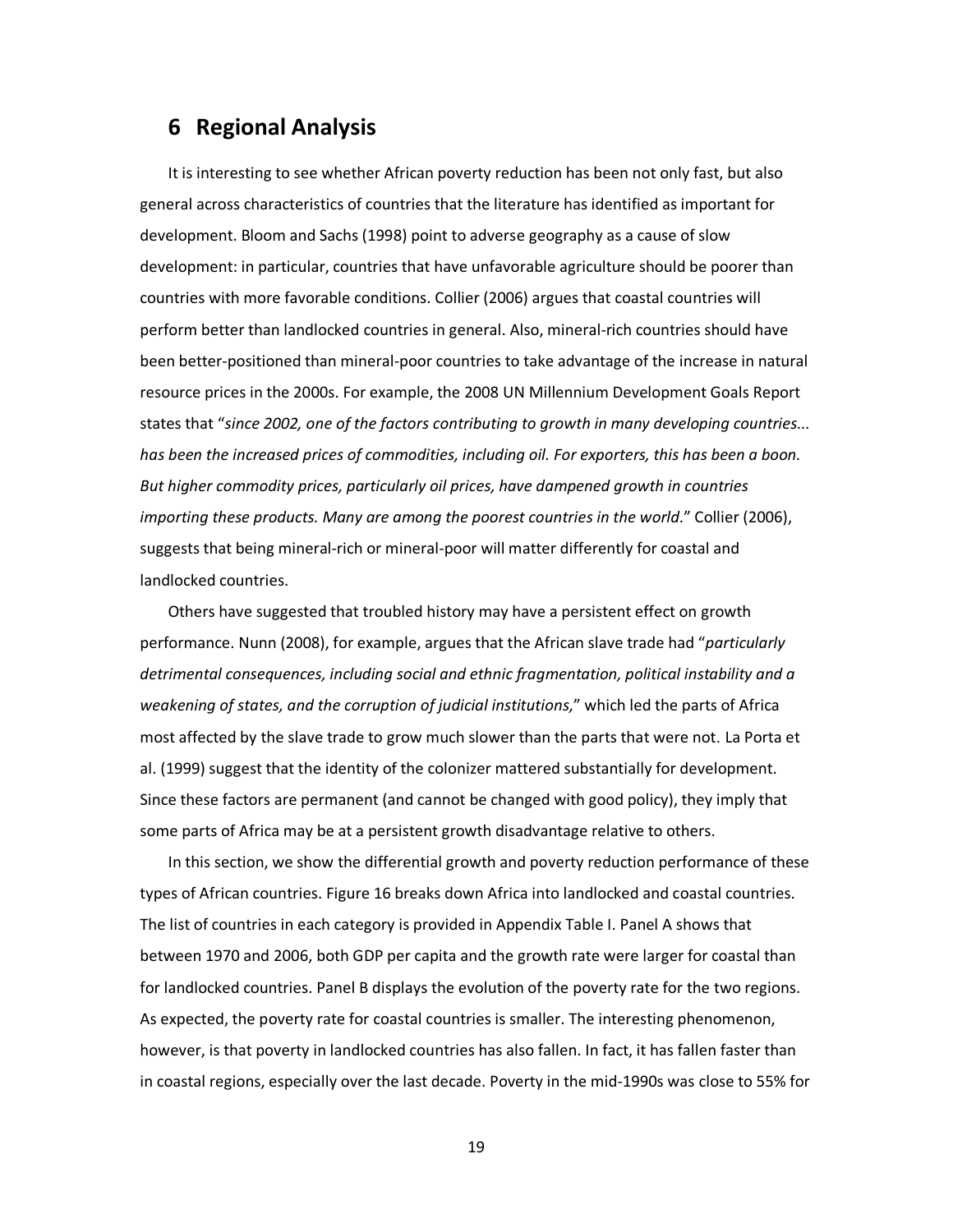the landlocked and about 35% the coastal countries. By 2006 the poverty rates in the two regions was 35% and 30% respectively. Hence, it does not appear that being landlocked is an insurmountable impediment to reducing poverty in Africa.



Figure 17 breaks down the sample of African countries into mineral-rich and mineralpoor. The definition of mineral-rich is taken from Nijkam (2008) and supplemented with data from the CIA World Factbook (2009).<sup>6</sup> The list of countries in each classification is provided in Appendix Table I. Panel A shows that mineral-rich countries have higher levels of GDP per capita and that their growth rate experienced an inflection at some point during the mid-nineties. GDP per capita for mineral-poor countries has been growing steadily throughout the sample period. Panel B shows that, while poverty rates in mineral-rich countries started out being much lower than in mineral-poor countries in the 1970s; by the mid-1980s the poverty rates in the two regions were about the same. Since then, the rates in mineral-rich and mineral-poor countries have fallen very similarly. By 2006, the poverty rate in mineral-poor was actually lower than in mineral-rich countries. Hence, the notion that African progress in poverty reduction is a statistical artifact due entirely or even mainly the favorable terms of trade shocks of the mineral-rich countries does not appear to be consistent with the data.

l

 $^6$  For the mineral-rich/mineral-poor breakdown, as well as for the favorable/unfavorable agriculture breakdown, omitting the countries not classified by Nijkam (2008) from the analysis does not qualitatively change the results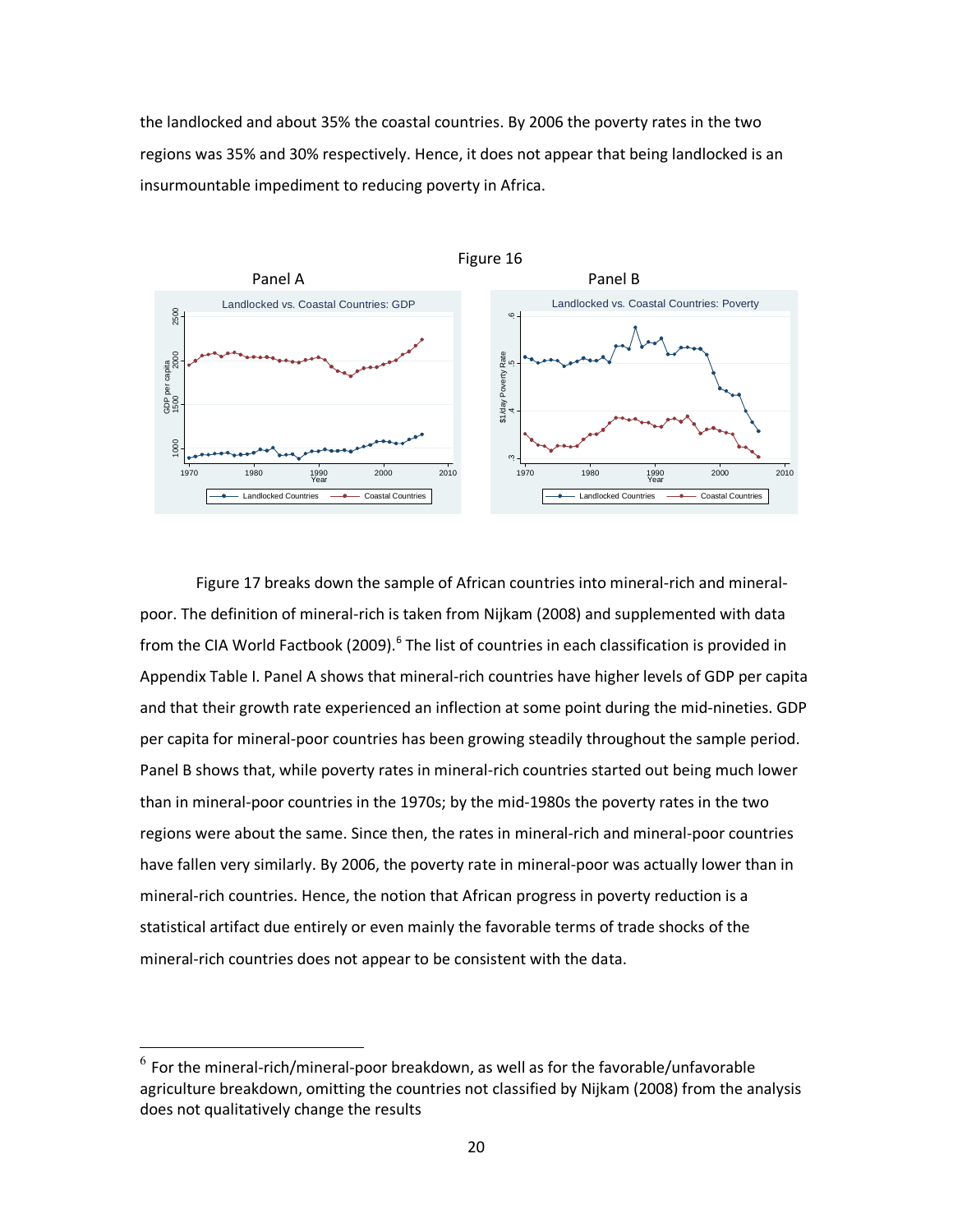



Following Collier (2006) we also look at the differential performance of mineral-poor countries depending on whether they are landlocked or coastal. The definitions are derived from Nijkam (2008) and the CIA World Factbook by combining the definitions for landlocked and mineral-poor countries that are presented in Appendix Table I. Figure 18 shows the GDP per capita and the poverty rates over time for these two sets of countries. Panel A confirms Collier (2006) by showing that the GDP per capita of landlocked mineral-poor countries is much lower than that of coastal mineral-poor countries. In fact, the GDP per capita of coastal mineral-poor countries is close to the average GDP per capita for sub-Saharan Africa as a whole. Panel B shows that the huge gap in GDP between landlocked and coastal mineral-poor countries has not been an insurmountable barrier to poverty reduction in the landlocked mineral-poor countries: since 1995, landlocked mineral-poor countries have cut their poverty rate by more than 20 percentage points, and by 2006, their poverty rate has fully converged to that of the coastal mineral-poor countries.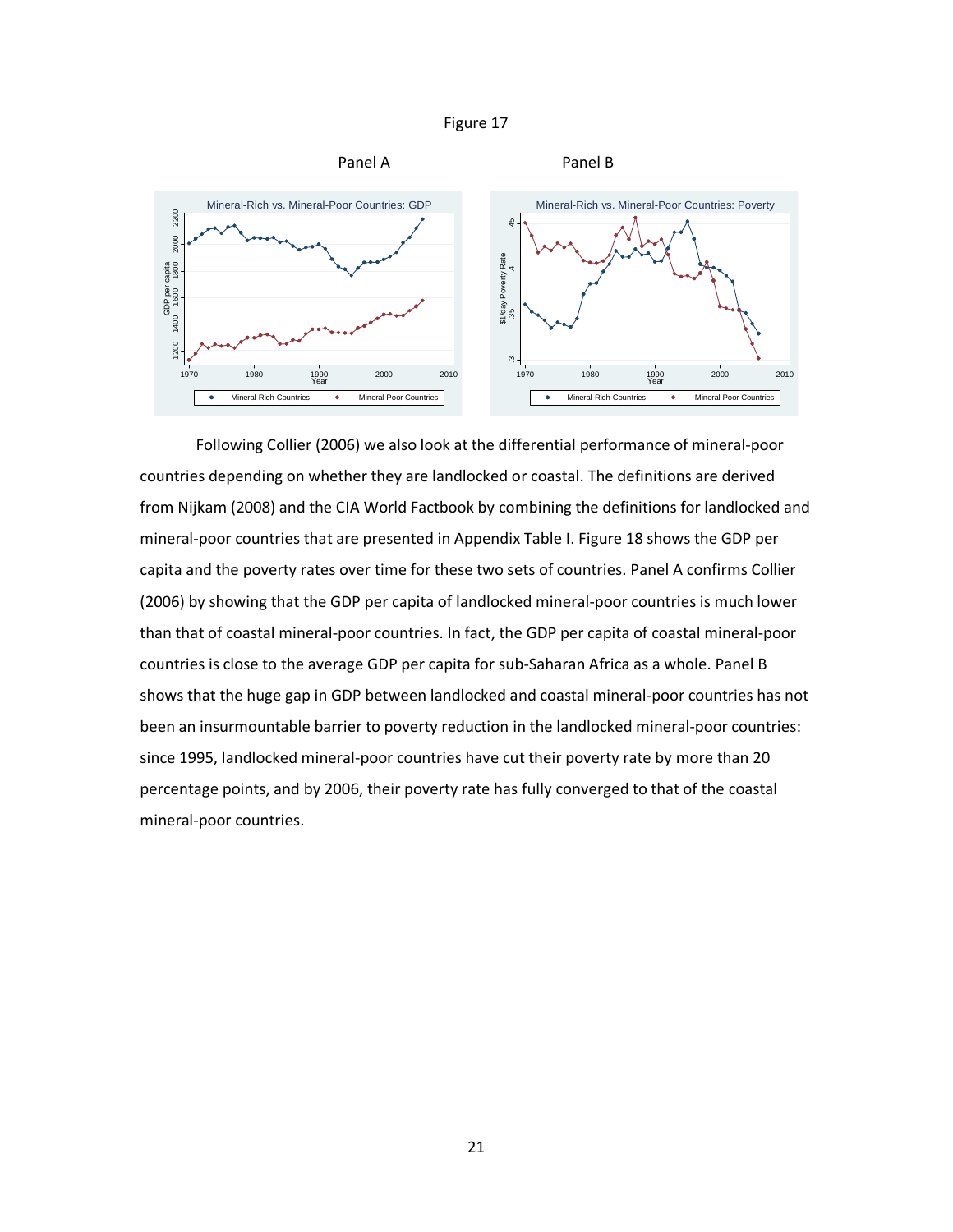



We now compare the performance of countries with favorable and unfavorable agricultural environments. The definition of favorable and unfavorable agriculture is taken from Nijkam (2008) and supplemented with data from the CIA World Factbook (2009). The list of countries in each category is provided in Appendix Table I. Panel A of Figure 19 shows that African countries with favorable agricultural environments are richer although countries with unfavorable agriculture seem to have converged over the last ten years. Panel B shows that the speed at which poverty has fallen in the unfavorable agriculture countries has been staggering: from more than 50% in the mid-nineties to just above 30% in 2006. The poverty rate of countries with favorable agricultural environments has fluctuated around 35% throughout the sample period, with a decline at the end of the sample period. Interestingly, the rate in 2006 was lower in the unfavorable than in the favorable countries, even though it was more than 10 basis points higher only ten years earlier.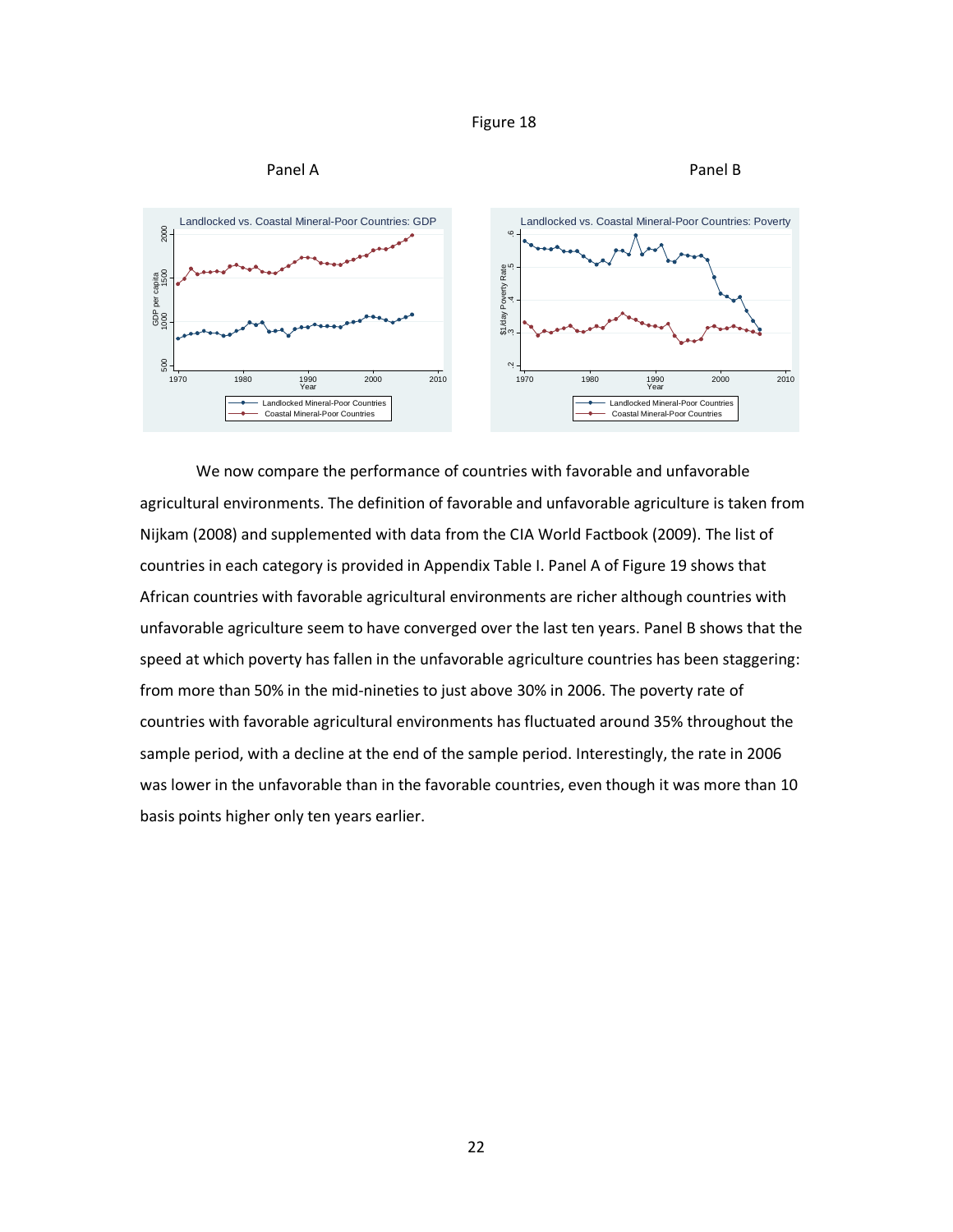



We now compare the performance of countries at war with countries at peace. Since many African countries have been at war at some point during the sample period, we use 1997 (the last year of the availability of Correlates of War data) as a breaking point. A country is labeled to be at war if it was at war in 1997 and it is labeled to be at peace if it is at peace in 1997 according to the Correlates of War dataset (Sarkees 2000). Appendix Table I provides a list of countries at war in 1997. Figure 20 shows the differential performance of both sets of countries. Countries at peace are richer and have experienced positive growth rates almost constantly during the sample period. Countries at war, on the other hand, experienced negative growth between 1970 and 2000 and a slight positive growth rate between 2000 and 2006. Panel B shows that the poverty rate of countries at peace was close to 40% in 1970 (larger than the rate of countries at war!). The rate remained almost constant for twenty years. But in 1990, the poverty rate of countries at peace started to decline. The rate was close to 25% by 2006. The poverty rate of countries at war, on the other hand, started at about 30% in 1970 and grew to about 55% by 2000. A small improvement during the last five years left the rate at just below 50% in 2006.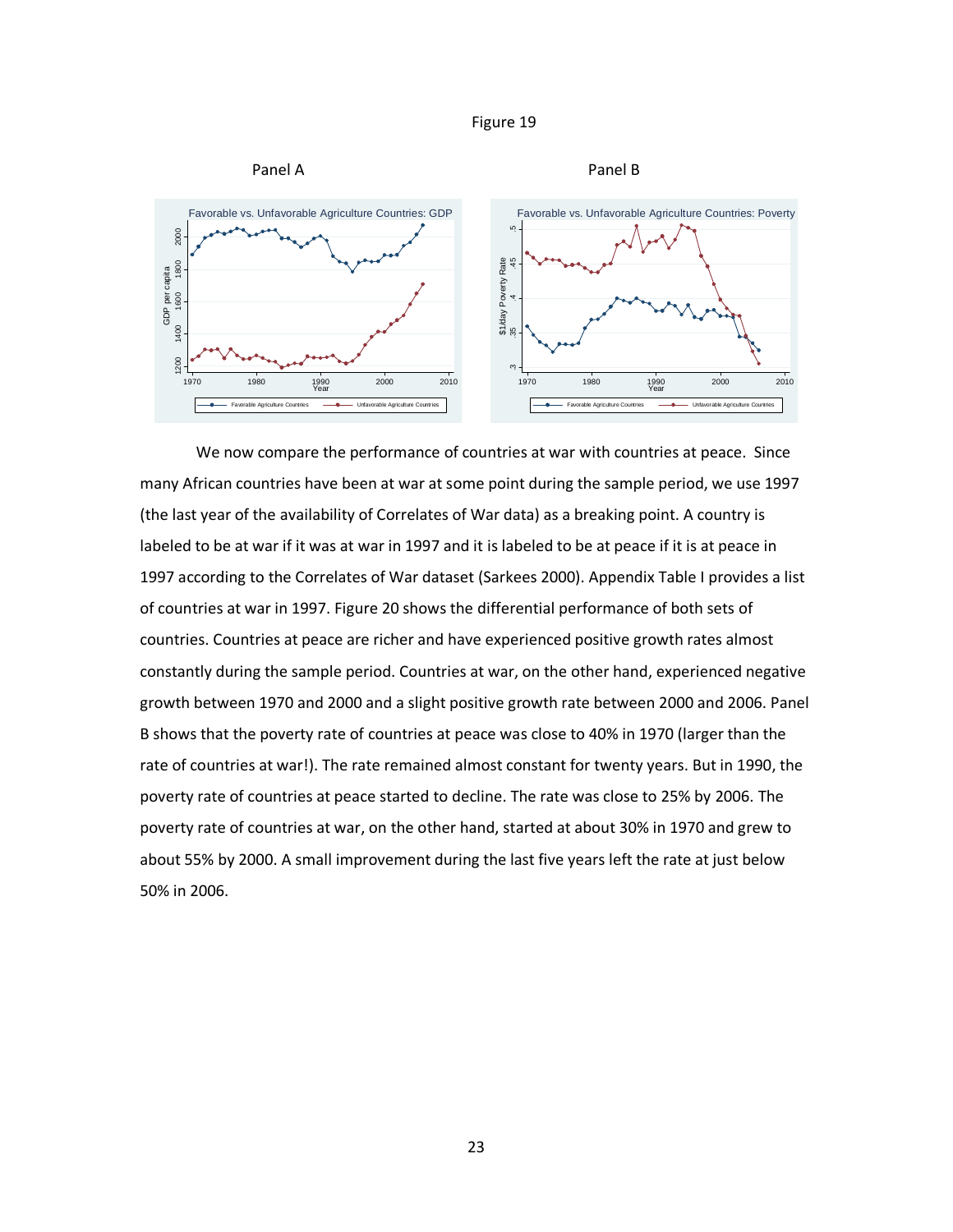



Nunn (2008) argues that a substantial part of Africa's underdevelopment can be explained by the African slave trades. In essence, countries that did not suffer from the slave trades should tend to perform better than countries that did because the slave trades had damaging and permanent effects such as social and ethnic fragmentation, political instability and a weakening of states, and the corruption of judicial institutions. To assess this point Figure 21 decomposes Africa into countries that had slave exports per capita above (high-slave countries) and below (low-slave countries) the African median respectively. The definitions are taken from Nunn (2008) and the list of countries in each category is reported in Appendix Table I. Panel A shows that low-slave countries are richer in the sense of having larger GDP per capita than high-slave countries. Panel B shows that the evolution of poverty has been more favorable for high-slave countries. Starting from a level of over 50% in the mid 1980s, the poverty rate in high-slave countries declined dramatically over the following two and a half decades. The poverty rate was 35% in 2006. The poverty rate of low-slave countries, on the other hand, started at around 25% in the 1970s and it increased to over 30% by 1993. Poverty for low-slave countries levels off and slightly declines after 1995. It is surprising that poverty declines so little for the low-slave countries, but this can largely be explained because most of the growth that low-slave countries experienced since took place in countries that already had relatively low poverty in 1995, whereas the low-slave countries with substantial poverty grew relatively little in the aggregate since 1995.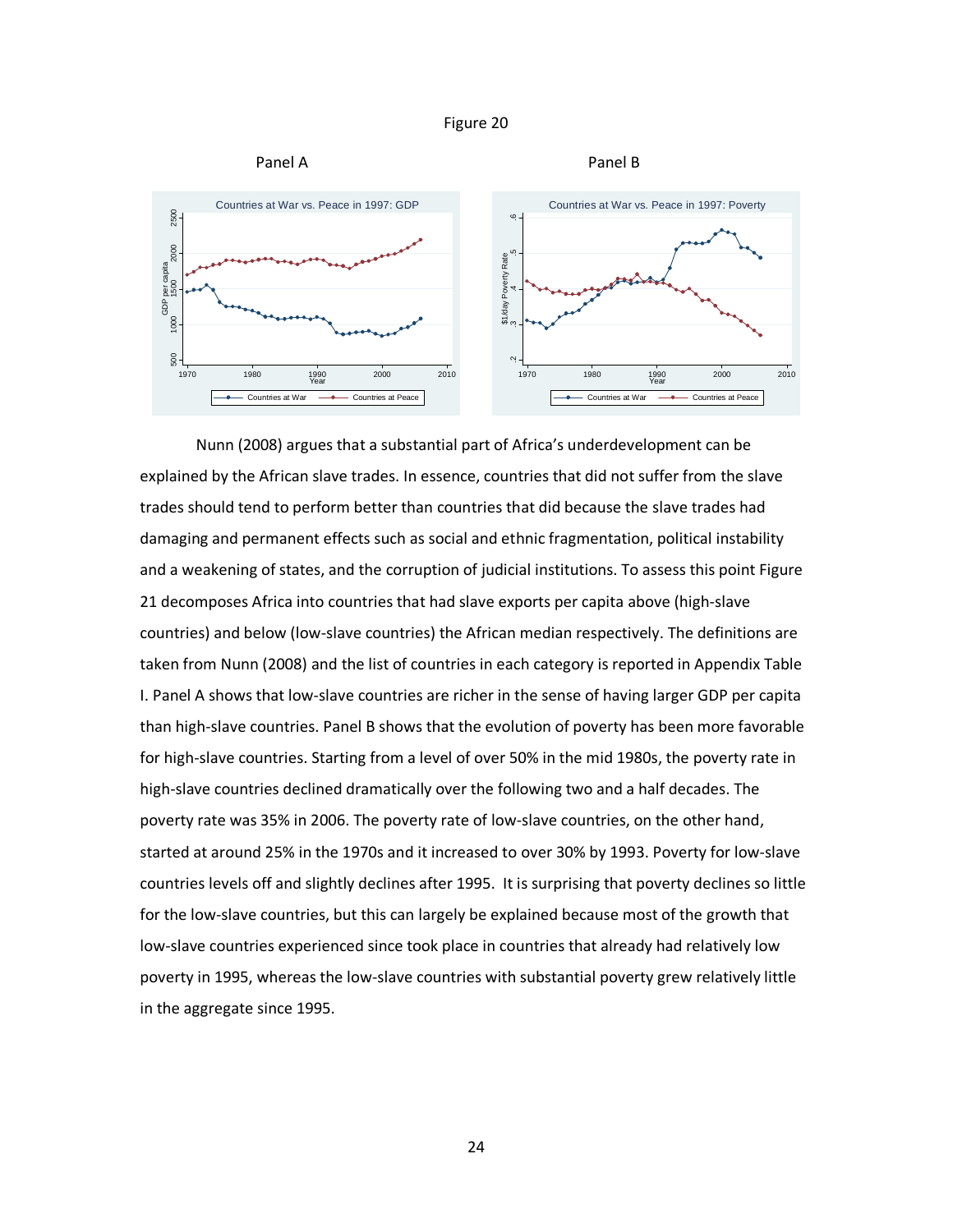



Finally, we compare the experience of African countries by colonial origin. La Porta et al. (1999) argue that colonized countries inherited the legal framework of their colonizers and that some legal frameworks are more favorable to development than others. Panel A of Figure 22 displays the evolution of GDP. Former British colonies are richer than former French colonies. Portuguese colonies started out being the richest in 1970 but their GDP per capita declined rapidly in the 1970s due to the civil wars in Angola (1975-2002) and Mozambique (1977-1992). The positive growth rates over the last decade allowed the Portuguese colonies to become richer than the French colonies (although not richer than the British colonies) by 2006. Belgian former colonies (essentially Congo-Zaire and the two small countries of Rwanda and Burundi) witnessed a continued decline in GDP because of the poor performance of Congo-Zaire during the conflict surrounding the end of the Mobutu regime in 1997. The Congo war meant that poverty in the former Belgian colonies increased dramatically between 1990 and 2006 (Panel B). The evolution of poverty has been favorable for British, French and Portuguese colonies since the mid-1990s.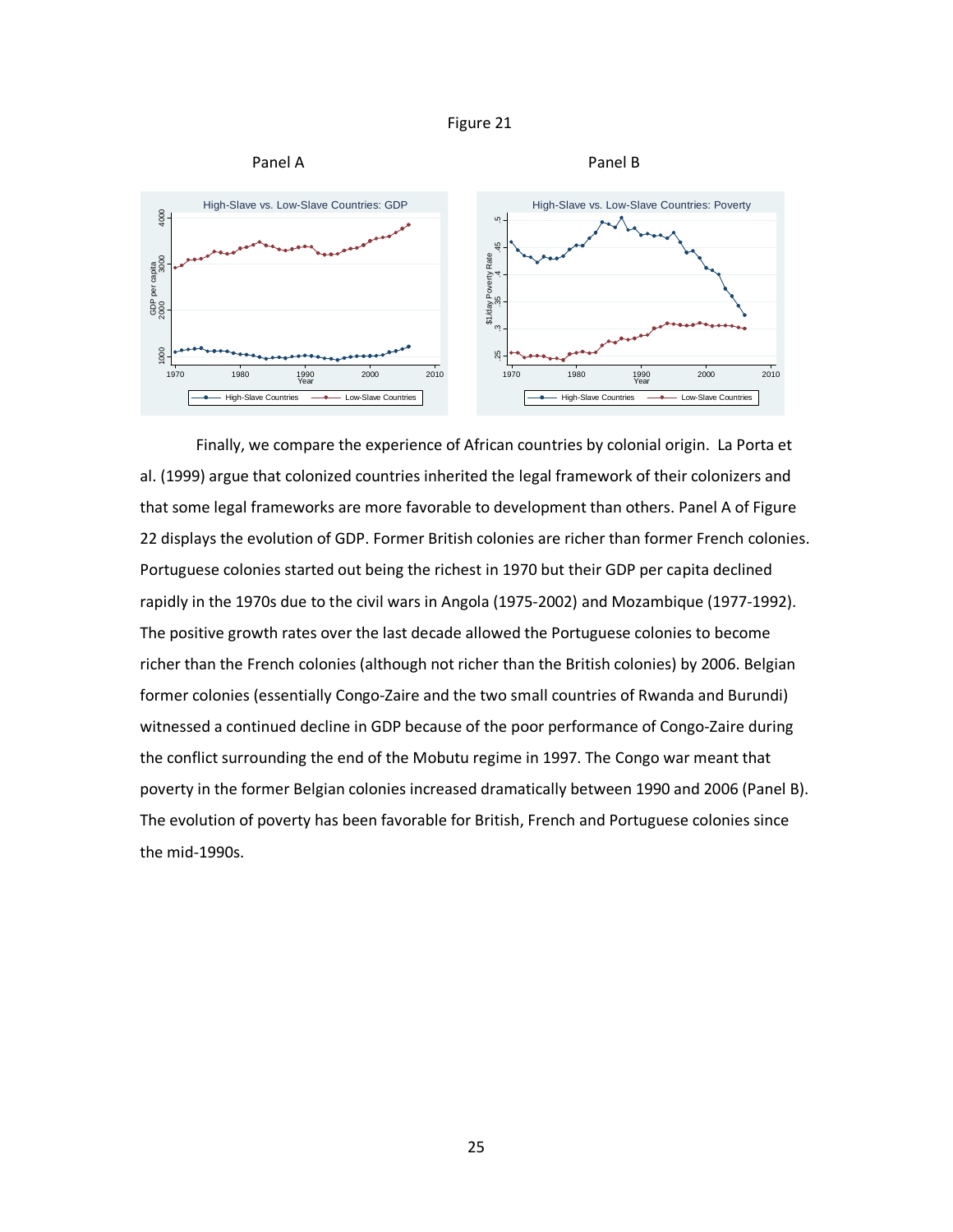



 Our conclusion is that African poverty reduction has not only been large, but it also has been general, affecting many different types of countries. It is important to understand what our regional results do and do not imply. There is nothing in these results that should be interpreted as causal: the variation we are using is not exogenous. In particular, we cannot conclude that there is an "advantage to backwardness" because countries with disadvantaged history or geography reduce poverty faster (for instance, we may observe this because these countries are poorer in the first place, and have more poverty to reduce). However, we can conclude that neither geography nor history is destiny: it is possible for countries with poor geography and troubled history not only to reduce poverty rapidly, but to converge to the more advantaged countries, at least for the range of the data that we observe.

### **7 Robustness**

In order to be confident in our results, we analyze changing the baseline specification in several directions. Figure 23 presents the \$1/day poverty rate for Africa under all the variations pertaining to extrapolation and functional form described in Section 2, as well as for World Bank and Maddison GDP. It is clear that the differences in estimates are very small, so that not only does poverty decline for each specification, but estimates from each specification follow the same qualitative pattern. Moreover, poverty declines across all specifications, so that the highest value for poverty across specifications in 2006 is less than the lowest value for poverty in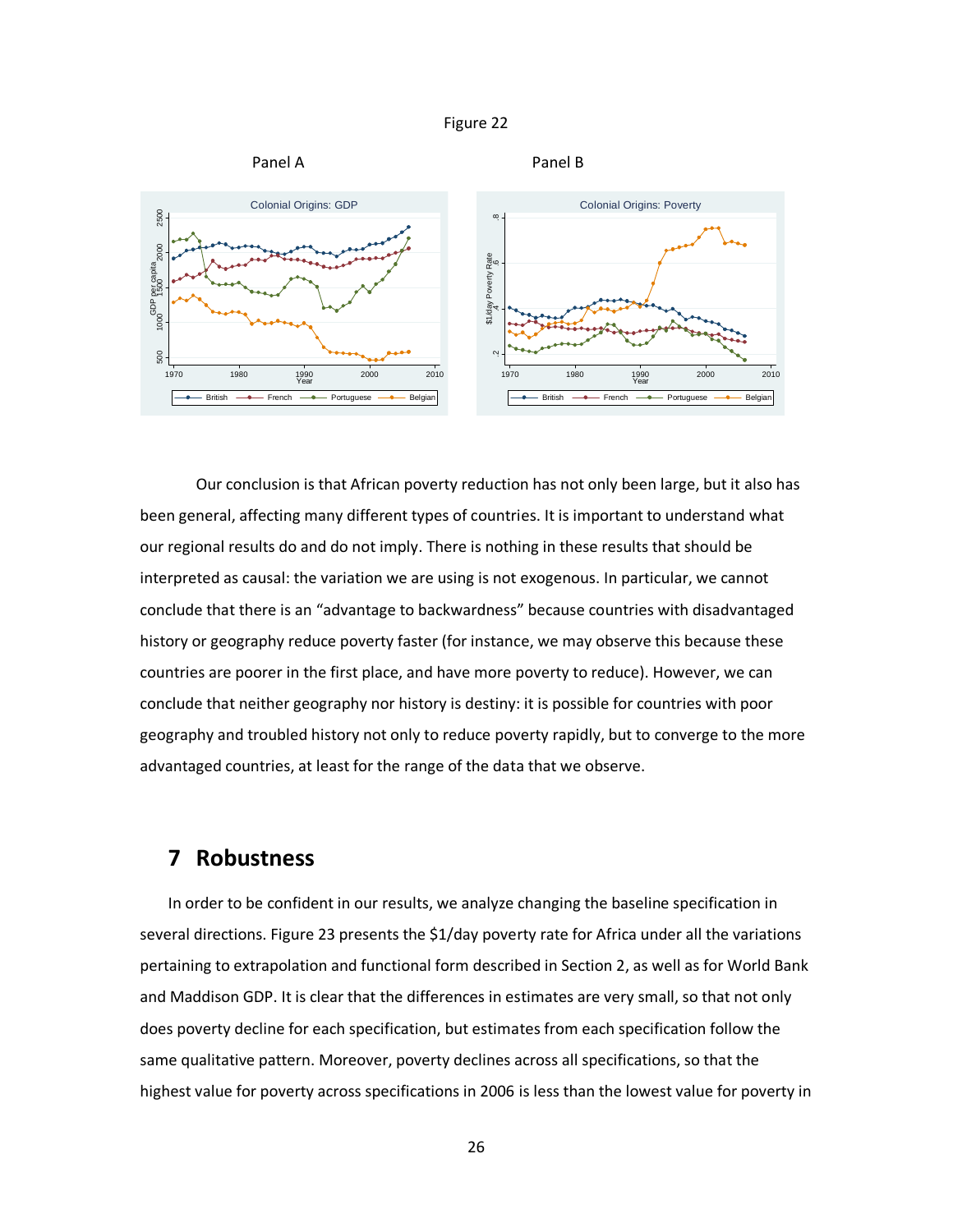1970 (the starting year) or in 1995 (the year in which the declining trend begins). The only series that do not substantively match the baseline series are those for which the inequality parameters were produced by inverting the Gini, or by using the middle three quintiles only, as well as the series based on World Bank GDP after the PPP revision, which are shown in Figure 24. However, these three series also follow the same qualitative pattern as the baseline. Interestingly, the series based on the middle three quintiles, which should not depend on mismeasurements of income at the top or at the bottom of the distribution, shows a lower level of poverty for the entire sample period, which suggests that if the functional form assumption is correct, then mismeasurement of income takes place primarily for the poor, probably through undervaluing in-kind income.

 Figures 25 and 26 present the series of the Gini coefficient for Africa. We again see that most of the series follow the baseline very closely. Only the series for different methods of computing lognormal parameters from quintiles and the series for Maddison GDP exhibiting large deviations from the baseline, but still with largely the same qualitative trends. The same is true for Figures 27 and 28, which show the series of Sen Welfare.

 We also use these variations, alongside with the standard variations of excluding one large country, to perform a robustness check on our predictions for when the Millennium Development Goals will be achieved. Table II shows the results of the extrapolations. The MDGs are achieved in 2027 or earlier for all variations, with the MDGs achieved between 2013 and 2020 for most variations. While for some variations (e.g. using revised World Bank GDP), the MDGs are achieved twelve years behind schedule, for most of them, the MDGs are late by no more than 5 years, and for all of them, the poverty-reducing performance of Africa over the past 11 years (1995-2006) suggests that the Millennium Development Goals will be met in a reasonable amount of time. Table III shows the results of the extrapolations if Congo-Zaire is excluded from extrapolation, which assumes that as Congo-Zaire recovers from its war, it will reduce poverty sufficiently quickly to converge to the African mean poverty level. Then, the MDGs are met by 2015, except for the variations involving changing the source of GDP, and even then, the Millennium Development Goals are met by 2022. In results not reported, we check that the regional results described in Section 6 are valid qualitatively with the omission of any large country.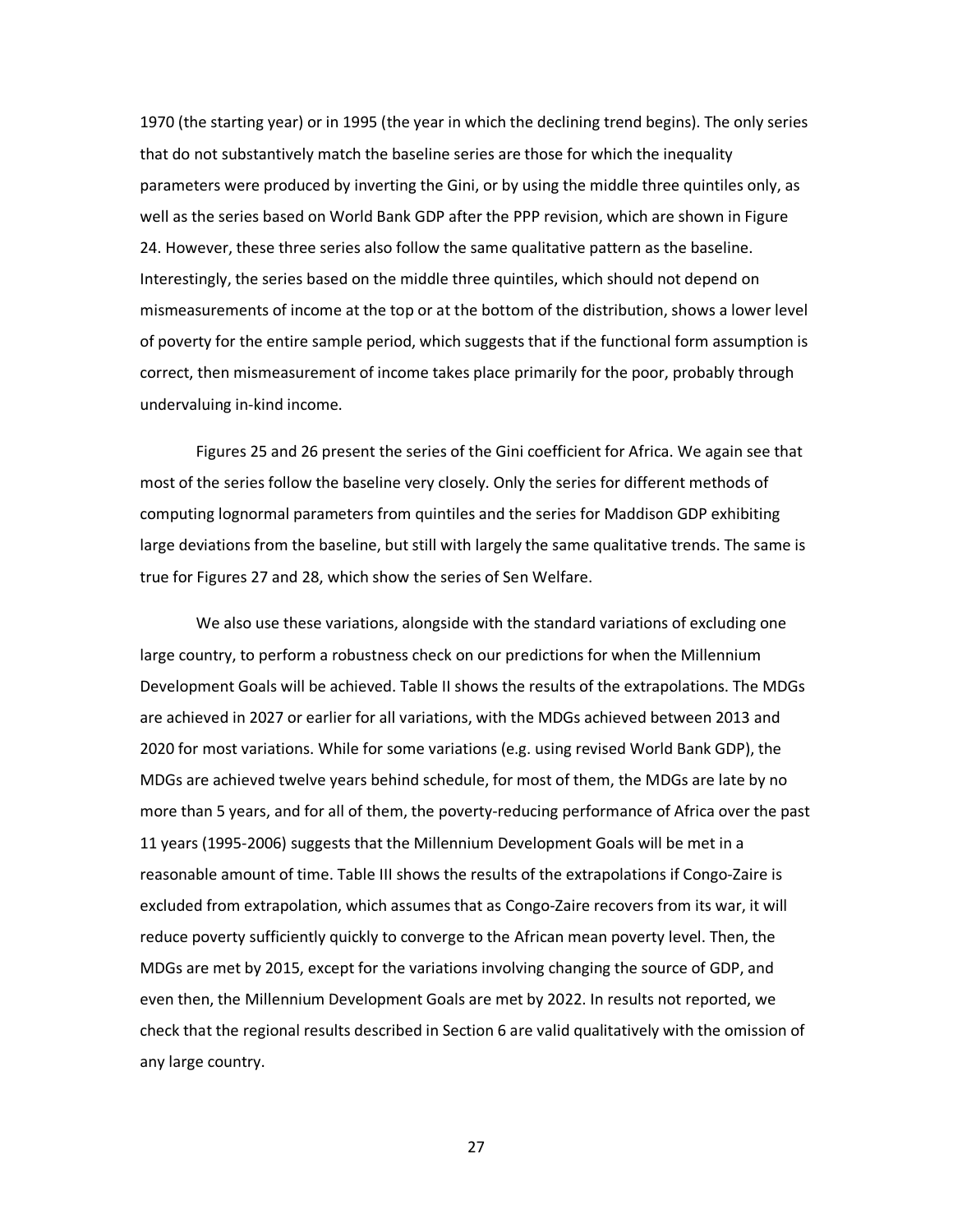A final, but important, concern is that our results are being driven by survey selection. First, the number of surveys declines for the last years of the sample. If our extrapolation procedure understates inequality in Africa for these years, then poverty reduction will appear greater than it really is. This concern is partially addressed by our variations for extrapolation; neither the series with linear extrapolation nor the one with horizontal extrapolation vary much from the baseline series. Since the linear extrapolation series is sensitive to trends in inequality at the end of the sample period, this means that there were no incipient trends for inequality to rise in large African countries, which might have produced rising inequality in Africa overall that might have prevented growth from translating into poverty reduction. A further concern is that the surveys at the beginning of the period tend to be income surveys, whereas the surveys at the end of the period overwhelmingly are consumption surveys, and income is more unequally distributed than consumption is. Hence, the fall in inequality that we observe during the 1990s and the 2000s might simply be a result of inadequately correcting for the fact that consumption inequality is lower than income inequality.

To investigate theses concerns explicitly, we plot the poverty and inequality series alongside with measures of survey availability: We construct the fraction of Africans either covered by an income survey, or with there being an income survey in their country both before and after the given year, for each year, and similarly for consumption surveys. These fractions are the income and consumption "cores" plotted in Figures 29 and 30, and they show the extent of coverage of income and consumption surveys. Looking at Figure 29, we see that the decline in poverty rates begins long after most surveys are consumption surveys, and that the trend in poverty decline is nearly identical (though slightly smaller) before the collapses in the fraction covered by surveys in 2000 and 2003 as afterwards. Moreover, from Figure 30 we see that while the collapse in survey coverage is accompanied by a leveling off of the Gini, this leveling off breaks a long-running downward trend in the Gini, and so, if anything, *exaggerates* inequality in the years 2002-2006. The decline in the Gini over the 1990s occurs long after the time that most of the surveys become consumption surveys, and occurs under a high survey coverage rate. To argue that we are understating inequality in the later parts of the sample period, one needs to assert that this declining trend broke abruptly in 2002-2006, and there is nothing in the data to support such an assertion.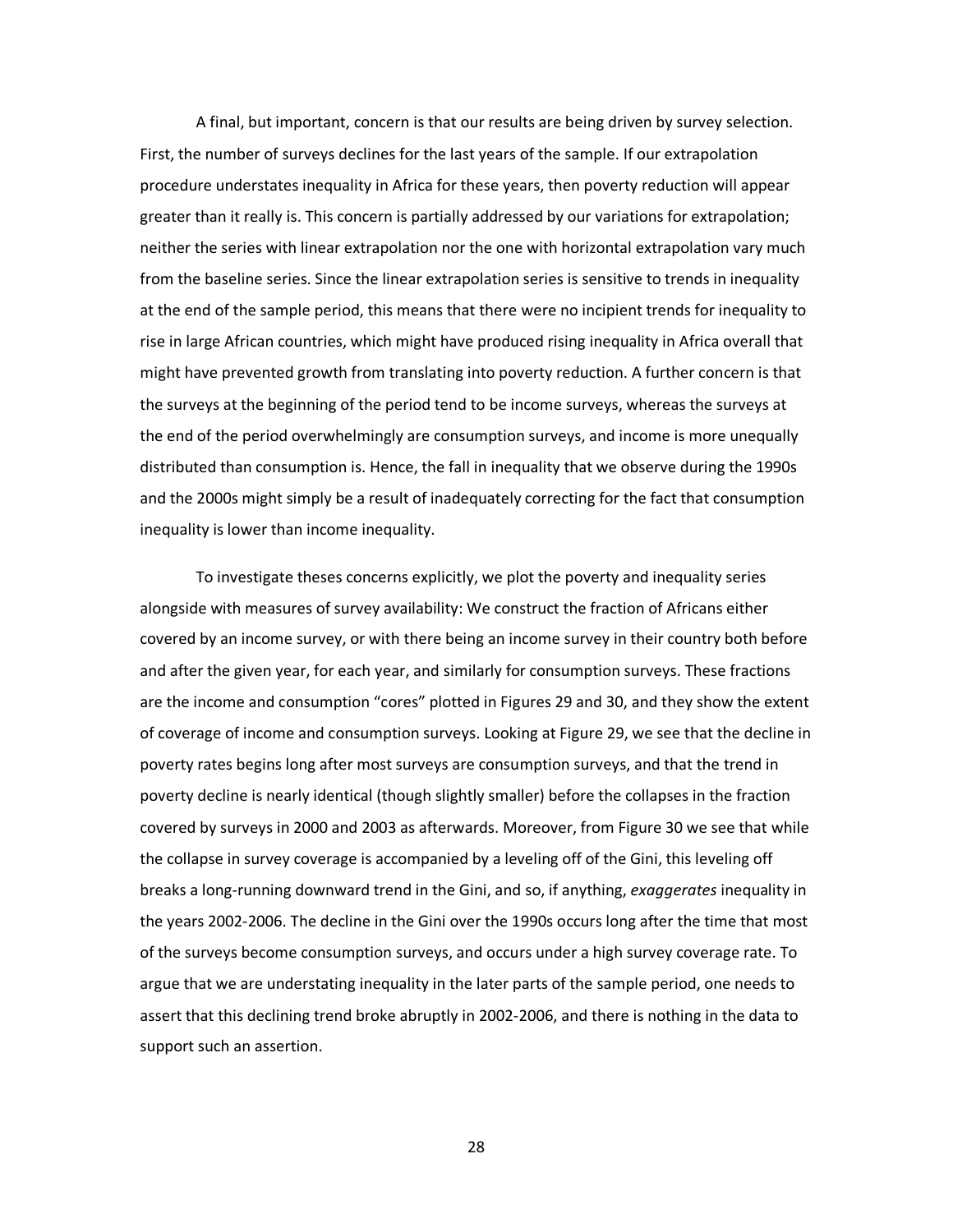| Figure |  |
|--------|--|
|--------|--|



Figure 24

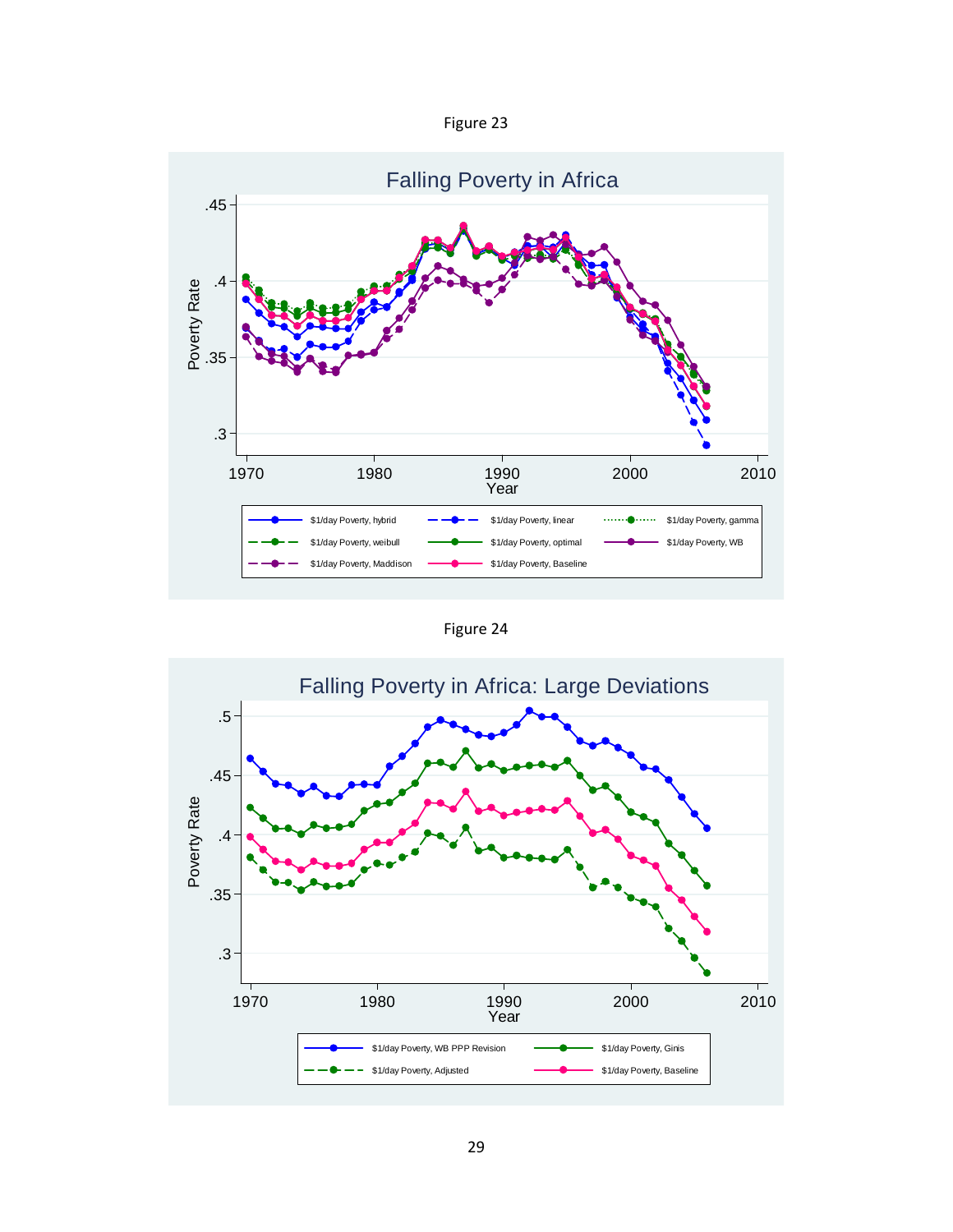



Figure 26

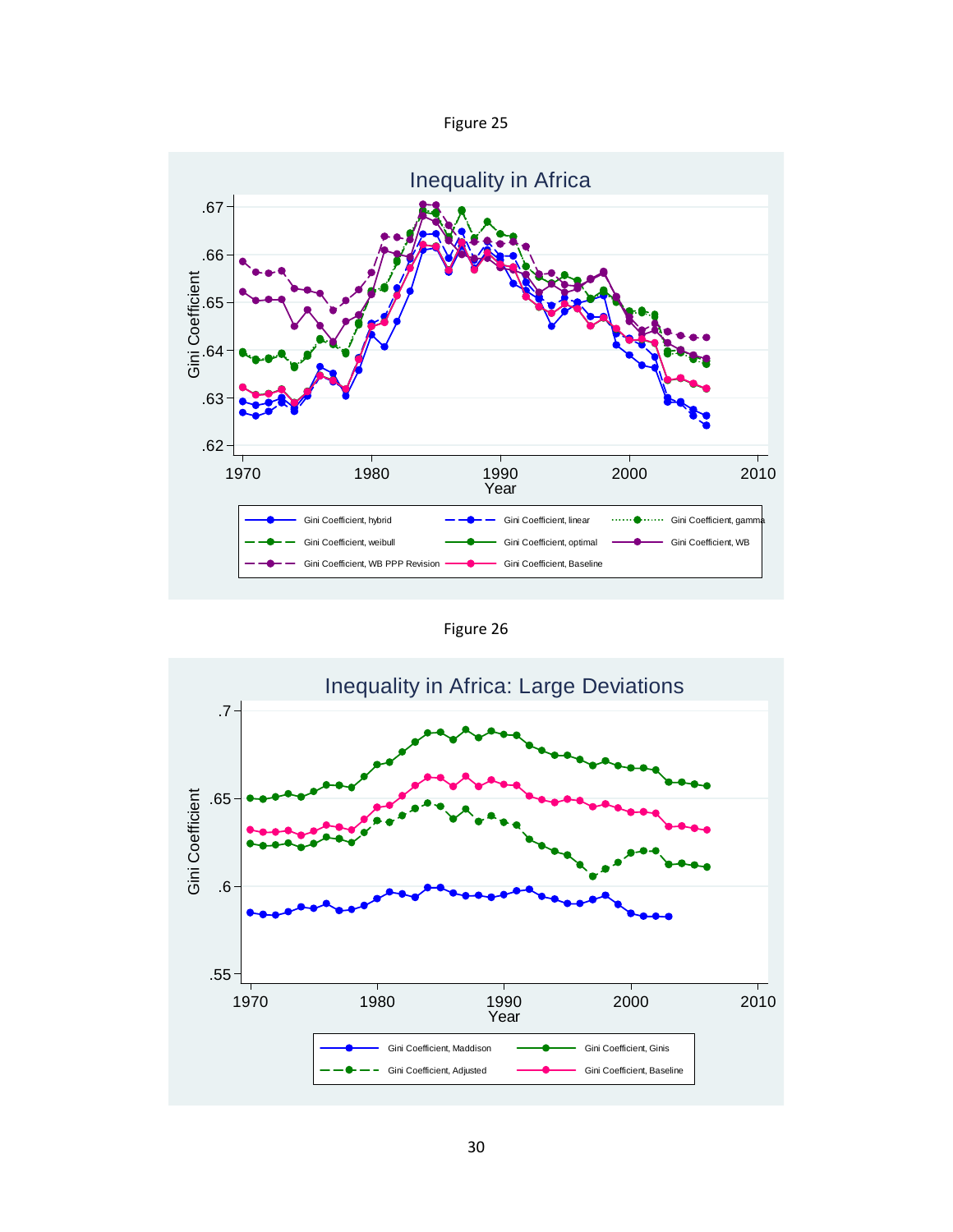Figure 27



Figure 28

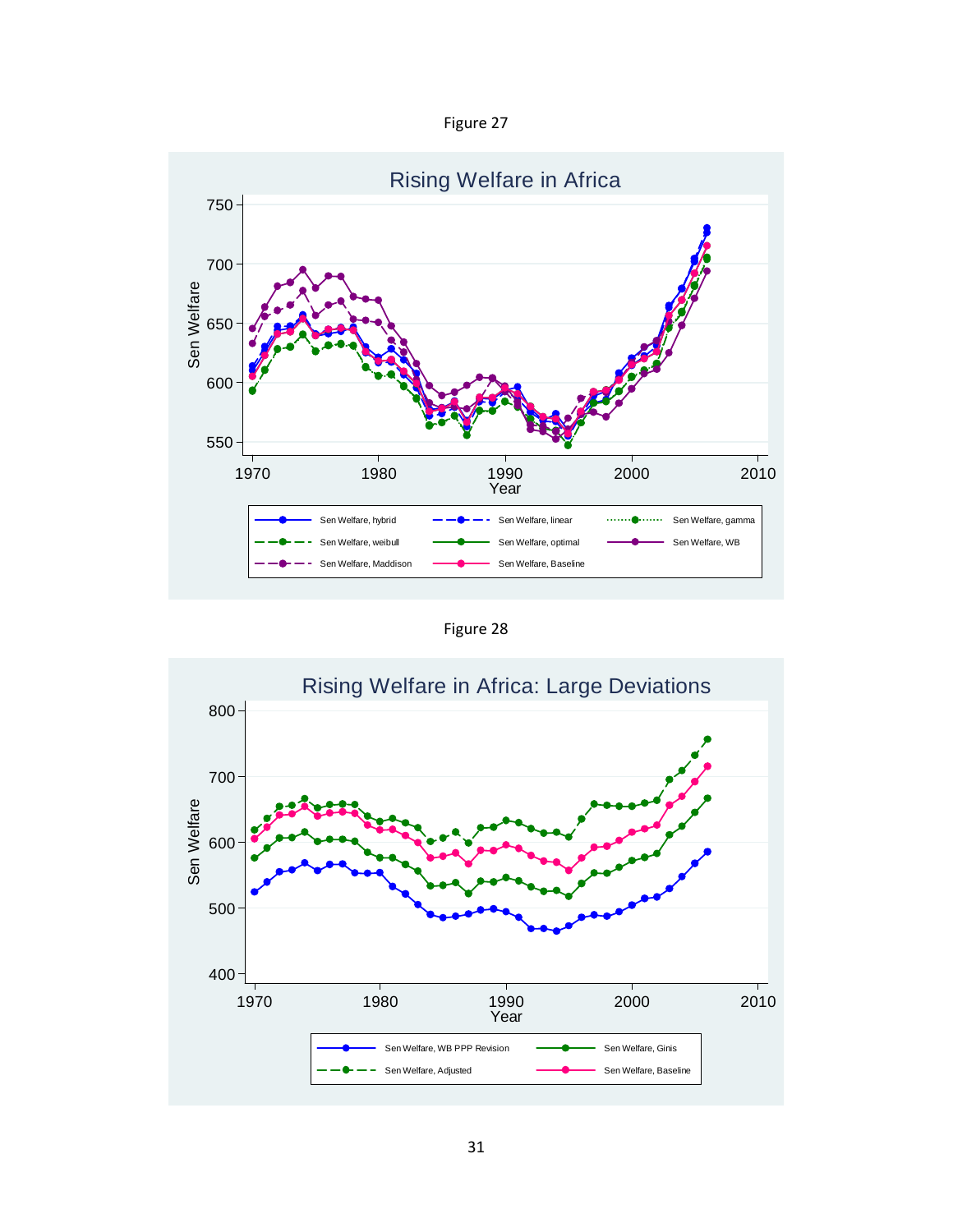| Figure |  |
|--------|--|
|--------|--|



Figure 30

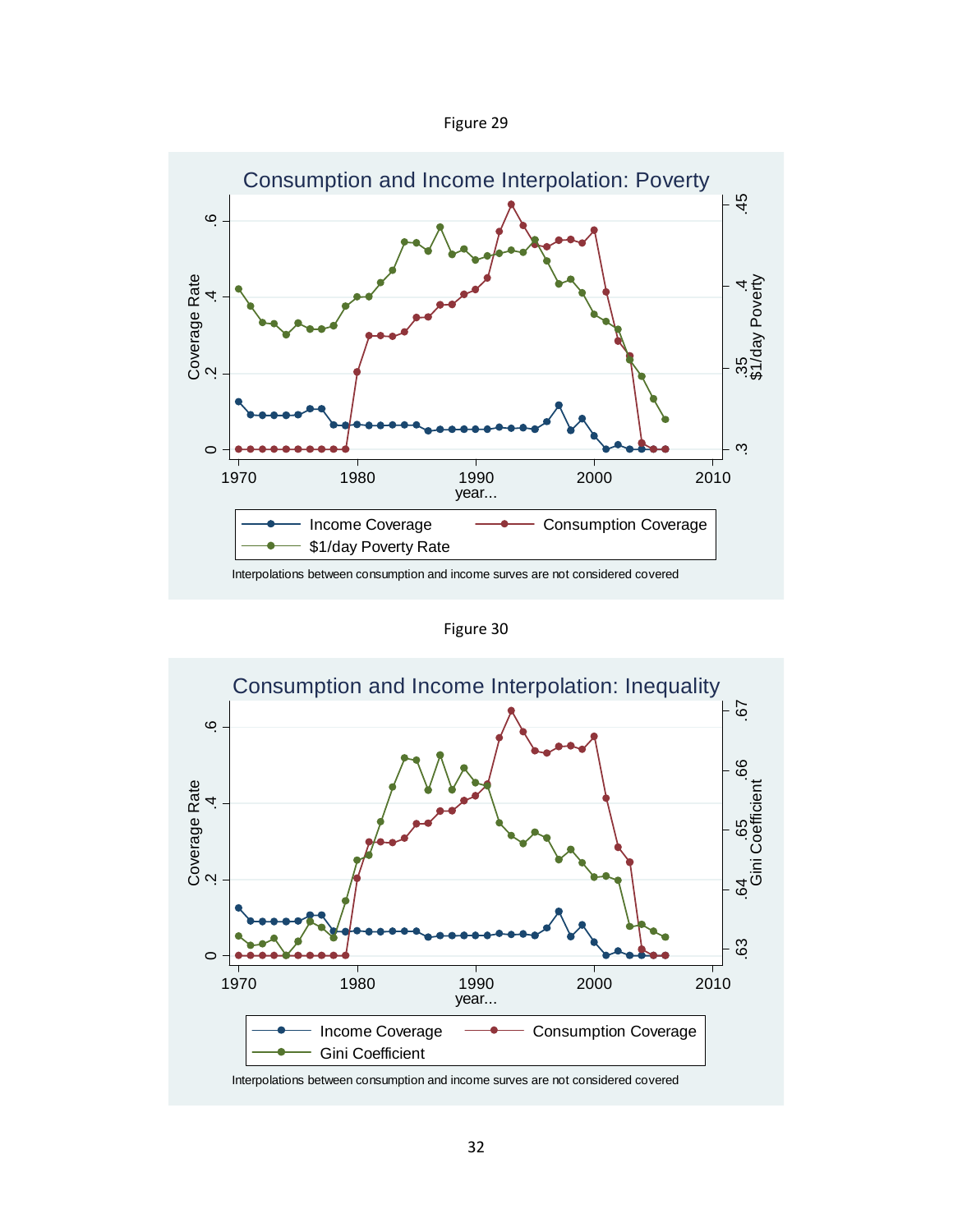## **8 Conclusion**

Our main conclusion is that Africa is reducing poverty, and doing it much faster than we thought. The growth from the period 1995-2006, far from benefiting only the elites, has been sufficiently widely spread that both total African inequality and African within-country inequality actually declined over this period. In particular, the speed at which Africa has reduced poverty since 1995 puts it on track to achieve the Millennium Development Goal of halving poverty relative to 1990 by 2015 on time or, at worst, a couple of years late. If Congo-Zaire converges to Africa once it is stabilized, the MDG will be achieved by 2012, three years before the target date. These results are qualitatively robust to changes in our methodology, including using different data sources and assumptions for what happens to inequality when inequality data is not available.

We also find that the African poverty reduction is remarkably general: it cannot be explained by a large country, or even by a single set of countries possessing some beneficial geographical or historical characteristic. All classes of countries, including those with disadvantageous geography and history, experience reductions in poverty. In particular, poverty fell for both landlocked as well as coastal countries; for mineral-rich as well as mineral-poor countries; for countries with favorable or with unfavorable agriculture; for countries regardless of colonial origin; and for countries with below- or above-median slave exports per capita during the African slave trade. This observation is particularly important because it shows that poor geography and history have not posed insurmountable obstacles to poverty reduction. The lesson we draw is largely optimistic: even the most troubled parts of the poorest continent can set themselves firmly on the trend of limiting and even eradicating poverty within the space of a decade.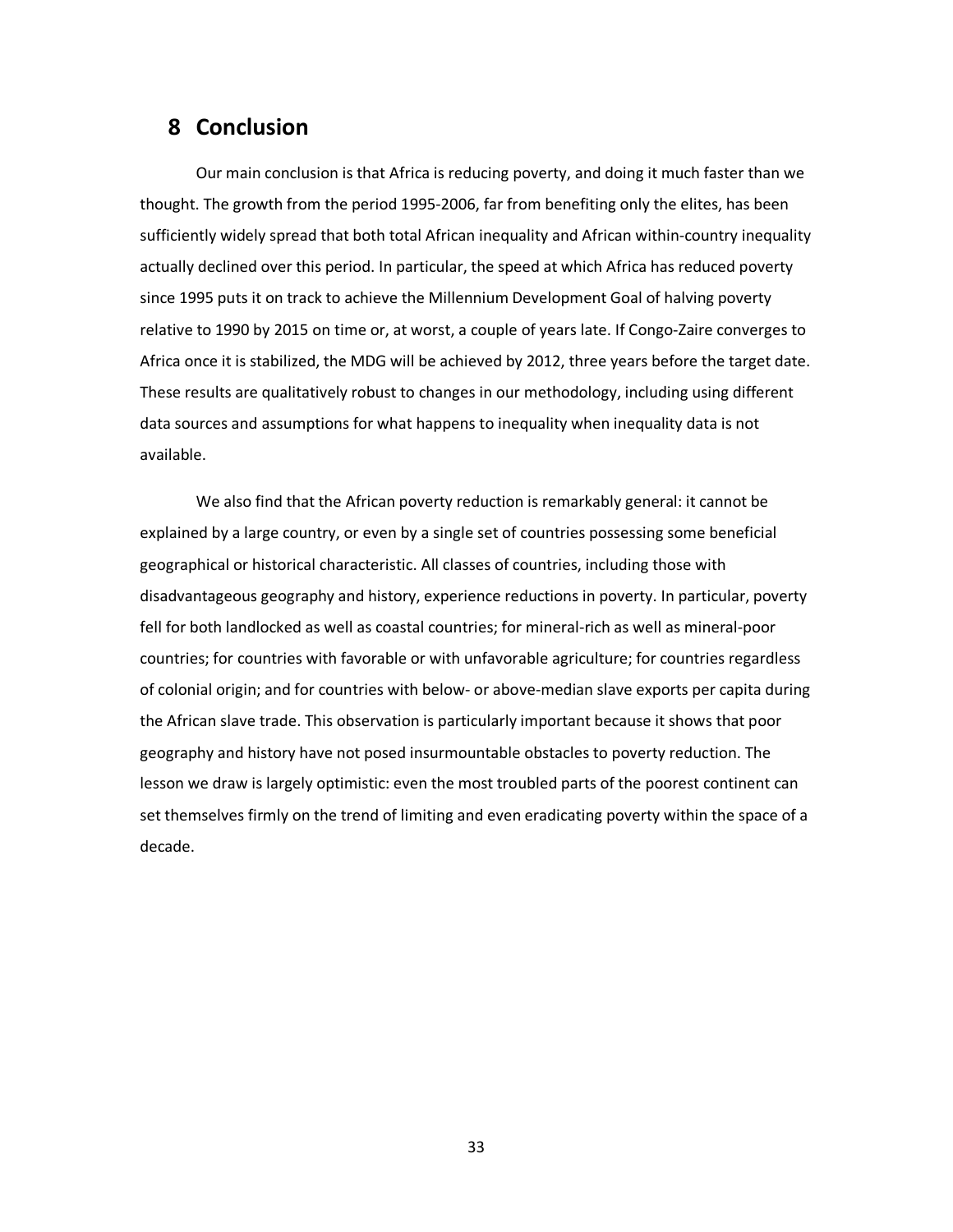# **Bibliography**

Barro, Robert and Xavier Sala-i-Martin (2004): *Economic Growth*. MIT Press: Cambridge, MA.

Bloom, David E., and Jeffrey D. Sachs (1998). "Geography, Demography, and Economic Growth in Africa." *Brookings Papers on Economic Activity* no. 2: 207-273.

CIA World Factbook (2009). https://www.cia.gov/library/publications/the-world-factbook/index.html

Collier, Paul (2006). "Africa: Geography and Growth", *(Journal TEN, Federal Reserve Bank of Kansas City, Fall)*

Cowell, Frank (2000). "Measuring Inequality", in Atkinson T. and Bourguignon F. eds. *Handbook of Income Distribution*, Elsevier.

Deininger, Klaus, and Lyn Squire. (1996). "A New Data Set Measuring Income Inequality." *World Bank Economic Review*, X, 565.591.

Easterly, William (2009), "How the Millennium Development Goals are Unfair to Africa." *World Development*, January 2009

Heston, Allan, Robert Summers, and Bettina Aten (2006). Penn World Table Version 6.2, Center for International Comparisons at the University of Pennsylvania (CICUP).

La Porta, Rafael; Florencio Lopez de Silanes, Andrei Shleifer and Robert Vishny (1999). "The Quality of Government." *Journal of Law, Economics and Organization* 15(1): 222-79

Maddison, Angus (2007). *Historical Statistics of the World Economy: 1-2003 A.D. http://www.ggdc.net/maddison/* Date Accessed: November 11 2007.

Nijkam, Ousmanou (2008). "Do Resource-rich and Resource-poor Sub-Saharan African Countries Grow Differently?" Manuscript, University of Yaoundé.

Nunn, Nathan (2008). "The Long-Term Effects of Africa's Slave Trades." *Quarterly Journal of Economics* 123, no. 1: 139-176.

Pinkovskiy, Maxim and Xavier Sala-i-Martin (2009). "Parametric Estimations of the World Distribution of Income." NBER Working Paper #15433

Sarkees, Meredith Reid (2000). "The Correlates of War Data on War: An Update to 1997." *Conflict Management and Peace Science*, 18/1: 123-144.

Sen, Amartya K. (1976). "Real National Income." *Review of Economic Studies* 43, no. 1: 19-39.

United Nations (2008): The Millennium Development Goals Report. http://www.un.org/millenniumgoals/pdf/The%20Millennium%20Development%20Goals%20Report%202 008.pdf

Unitd Nations Millenium Campaign (2009), http://www.endpoverty2015.org/africa/news/unmillennium-campaign-petitions-african-governments-address-inequality-andunemployment/07/may/09 (Accessed January 6, 2009)

UNU-WIDER World Income Inequality Database, Version 2.0c, May 2008

World Bank: World Development Indicators 2008. Accessed June 1, 2008.

World Bank (2004), "Millennium Development Goals",

(http://web.worldbank.org/WBSITE/EXTERNAL/EXTABOUTUS/0,,contentMDK:20104132~menuPK:250991  $\sim$ pagePK:43912 $\sim$ piPK:44037 $\sim$ theSitePK:29708,00.html). Date accessed January 6<sup>th</sup>, 2009.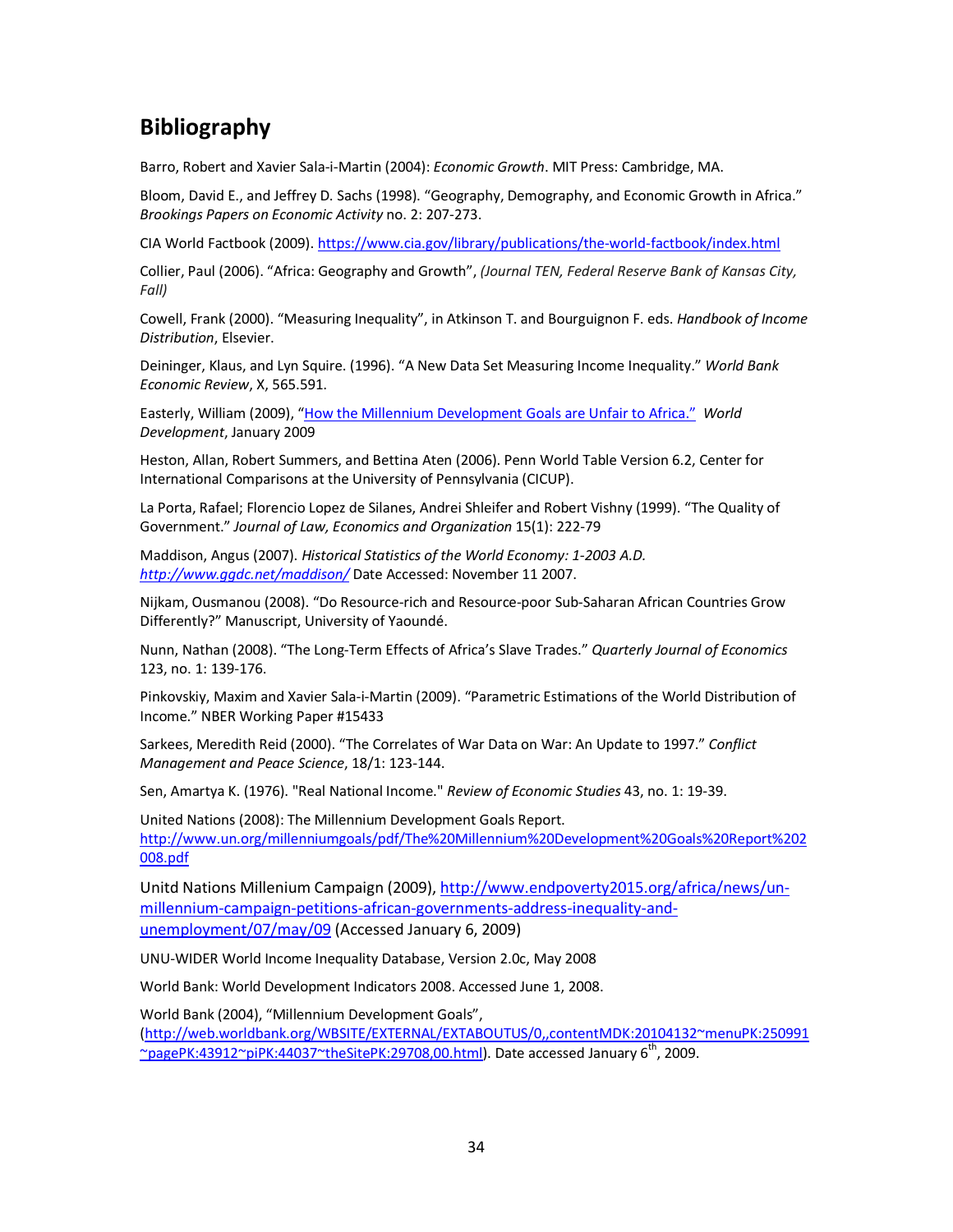# **Appendix Table I: Classification of Countries**

| Country                  | andlocked      | Mineral<br>Rich | Agriculture<br>Favorable | British<br>Colony | French<br>Colony | Portuguese<br>Colony | Belgian<br>Colony | High Slave<br>Exports | War in<br>1997 |
|--------------------------|----------------|-----------------|--------------------------|-------------------|------------------|----------------------|-------------------|-----------------------|----------------|
| Angola                   | $\mathbf 0$    | $\mathbf{1}$    | $\mathbf 0$              | $\mathbf 0$       | 0                | 1                    | 0                 | $\mathbf{1}$          | $\mathbf{1}$   |
| Burundi                  | $\mathbf{1}$   | $\mathbf 0$     | $\mathbf 0$              | $\mathbf 0$       | 0                | $\mathbf 0$          | $\mathbf{1}$      | $\mathbf 0$           | 1              |
| Benin                    | $\mathbf 0$    | $\mathbf 0$     | $\mathbf{1}$             | 0                 | $\mathbf{1}$     | $\mathbf 0$          | 0                 | $\mathbf{1}$          | 0              |
| <b>Burkina Faso</b>      | $\mathbf{1}$   | $\mathbf 0$     | $\mathbf 0$              | 0                 | $\mathbf{1}$     | 0                    | 0                 | $\mathbf{1}$          | 0              |
| <b>Botswana</b>          | $\mathbf{1}$   | $\mathbf{1}$    | $\mathbf{0}$             | $\mathbf{1}$      | $\mathbf{0}$     | 0                    | $\overline{0}$    | $\mathbf 0$           | $\mathbf{0}$   |
| Central African Republic | $\mathbf{1}$   | $\mathbf{1}$    | $\mathbf{1}$             | $\mathbf 0$       | $\mathbf{1}$     | $\mathbf 0$          | $\mathbf 0$       | $\mathbf 0$           | $\mathbf 0$    |
| Cote d'Ivoire            | $\mathbf 0$    | $\mathbf 0$     | $\mathbf{1}$             | $\mathbf 0$       | $\mathbf{1}$     | $\mathbf 0$          | $\mathbf 0$       | $\mathbf{1}$          | $\mathbf 0$    |
| Cameroon                 | $\Omega$       | $\mathbf{1}$    | $\mathbf{1}$             | $\Omega$          | $\mathbf{1}$     | $\Omega$             | $\Omega$          | $\Omega$              | $\mathbf 0$    |
| Congo, Rep.              | $\mathbf 0$    | $\mathbf{1}$    | $\mathbf{1}$             | 0                 | $\mathbf{1}$     | 0                    | 0                 | $\mathbf{1}$          | 1              |
| Comoros                  | $\mathbf 0$    | $\mathbf 0$     | $\mathbf 0$              | 0                 | $\mathbf{1}$     | 0                    | 0                 | $\mathbf 0$           | 0              |
| Cape Verde               | $\mathbf{0}$   | $\overline{0}$  | $\overline{0}$           | 0                 | 0                | $\mathbf{1}$         | 0                 | $\mathbf 0$           | $\pmb{0}$      |
| Ethiopia                 | 1              | $\mathbf{0}$    | $\mathbf{O}$             | $\mathbf 0$       | 0                | $\mathbf 0$          | 0                 | $\mathbf{1}$          | 0              |
| Gabon                    | $\mathbf 0$    | $\mathbf{1}$    | $\mathbf 0$              | $\mathbf 0$       | $\mathbf{1}$     | $\mathbf 0$          | 0                 | $\mathbf 0$           | $\pmb{0}$      |
| Ghana                    | $\mathbf 0$    | $\mathbf 0$     | $\mathbf{1}$             | 1                 | $\mathbf{0}$     | 0                    | 0                 | $\mathbf{1}$          | 0              |
| Guinea                   | $\overline{0}$ | 1               | $\mathbf{1}$             | $\mathbf 0$       | $\mathbf{1}$     | $\mathbf 0$          | 0                 | $\mathbf{1}$          | $\mathbf 0$    |
| Gambia, The              | $\mathbf 0$    | $\mathbf 0$     | $\mathbf{1}$             | 1                 | 0                | $\mathbf 0$          | 0                 | $\mathbf{1}$          | $\mathbf 0$    |
| Guinea-Bissau            | 0              | 0               | $\mathbf{1}$             | $\pmb{0}$         | 0                | $\mathbf{1}$         | 0                 | $\mathbf{1}$          | $\pmb{0}$      |
| <b>Equatorial Guinea</b> | $\Omega$       | $\mathbf{1}$    | $\mathbf 0$              | $\Omega$          | $\overline{0}$   | $\overline{0}$       | 0                 | $\overline{0}$        | $\mathsf{O}$   |
| Kenya                    | 0              | 0               | $\mathbf{1}$             | $\mathbf{1}$      | 0                | 0                    | 0                 | 0                     | 0              |
| Lesotho                  | 1              | 1               | 1                        | 1                 | 0                | 0                    | $\mathbf 0$       | 0                     | 0              |
| Madagascar               | $\mathbf 0$    | $\mathbf 0$     | $\mathbf 0$              | $\mathbf 0$       | $\mathbf{1}$     | $\mathbf 0$          | $\mathbf 0$       | $\mathbf{1}$          | 0              |
| Mali                     | $\mathbf{1}$   | $\mathbf 0$     | $\mathbf 0$              | $\mathbf 0$       | $\mathbf{1}$     | 0                    | 0                 | $\mathbf{1}$          | 0              |
| Mozambique               | $\mathbf{0}$   | $\mathbf{0}$    | $\mathbf{0}$             | 0                 | $\mathbf{0}$     | $\mathbf{1}$         | 0                 | $\mathbf{1}$          | 0              |
| Mauritania               | $\mathbf{0}$   | $\mathbf{1}$    | $\mathbf 0$              | $\mathbf 0$       | $\mathbf{1}$     | 0                    | $\mathbf 0$       | $\mathbf{1}$          | $\mathbf 0$    |
| <b>Mauritius</b>         | $\mathbf{0}$   | $\overline{0}$  | $\mathbf{O}$             | $\mathbf{1}$      | 0                | $\mathbf 0$          | 0                 | $\mathbf 0$           | $\mathbf 0$    |
| Malawi                   | $\mathbf{1}$   | $\Omega$        | $\mathbf{1}$             | $\mathbf{1}$      | $\Omega$         | 0                    | 0                 | $\mathbf{1}$          | 0              |
| Namibia                  | $\mathbf 0$    | 1               | $\mathbf 0$              | 1                 | $\overline{0}$   | 0                    | 0                 | $\mathbf 0$           | 0              |
| Niger                    | $\overline{1}$ | $\overline{1}$  | 0                        | $\mathbf{0}$      | $\mathbf{1}$     | 0                    | 0                 | 0                     | 0              |
| Nigeria                  | $\mathbf 0$    | $\mathbf{1}$    | $\mathbf{1}$             | $\mathbf{1}$      | $\overline{0}$   | 0                    | $\mathbf 0$       | $\mathbf{1}$          | 0              |
| Rwanda                   | $\mathbf{1}$   | $\mathbf 0$     | $\mathbf 0$              | $\mathbf 0$       | 0                | $\mathbf 0$          | $\mathbf{1}$      | $\mathbf 0$           | 1              |
| Senegal                  | $\mathbf 0$    | $\mathbf 0$     | $\mathbf{1}$             | $\mathbf 0$       | $\mathbf{1}$     | 0                    | 0                 | $\mathbf{1}$          | $\mathbf 0$    |
| Seychelles               | $\mathbf{0}$   | $\mathbf{0}$    | $\mathbf{0}$             | $\mathbf 0$       | $\mathbf{1}$     | $\mathbf 0$          | $\mathbf 0$       | $\mathbf 0$           | 0              |
| Togo                     | $\mathbf 0$    | $\mathbf 0$     | $\mathbf{1}$             | $\mathbf 0$       | $\mathbf{1}$     | $\mathbf 0$          | $\mathbf 0$       | 1                     | $\mathbf 0$    |
| Tunisia                  | $\mathbf{0}$   | $\mathbf{O}$    | $\overline{0}$           | $\mathbf 0$       | $\mathbf{1}$     | 0                    | 0                 | $\mathbf 0$           | $\mathbf 0$    |
| Tanzania                 | $\mathbf 0$    | 1               | $\mathbf 0$              | 1                 | 0                | 0                    | 0                 | $\mathbf{1}$          | 0              |
| Uganda                   | $\overline{1}$ | $\overline{1}$  | $\mathbf{1}$             | $\mathbf{1}$      | $\overline{0}$   | 0                    | $\mathbf{0}$      | $\mathbf 0$           | $\mathbf{1}$   |
| South Africa             | $\mathbf 0$    | $\mathbf{1}$    | $\overline{1}$           | 1                 | 0                | 0                    | 0                 | 0                     | $\overline{0}$ |
| Congo, Dem. Rep.         | 0              | $\mathbf{1}$    | $\mathbf{1}$             | $\mathbf 0$       | 0                | $\mathbf 0$          | $\mathbf{1}$      | $\mathbf{1}$          | 1              |
| Zambia                   | $\mathbf{1}$   | $\mathbf{1}$    | $\mathbf{1}$             | $\mathbf{1}$      | 0                | $\mathbf 0$          | 0                 | $\mathbf 0$           | $\mathbf 0$    |
| Zimbabwe                 | $\mathbf{1}$   | $\mathbf 0$     | $\mathbf{1}$             | 1                 | 0                | $\mathbf 0$          | 0                 | $\mathbf 0$           | $\pmb{0}$      |
| Sao Tome and Principe    | $\mathbf{0}$   | $\overline{0}$  | $\mathbf{1}$             | $\mathbf{0}$      | 0                | $\mathbf{1}$         | $\overline{0}$    | $\mathbf 0$           | $\mathbf{0}$   |
| Chad                     | $\mathbf{1}$   | $\mathbf{1}$    | $\mathbf 0$              | $\mathbf 0$       | $\mathbf{1}$     | 0                    | 0                 | $\mathbf{1}$          | $\mathbf 0$    |
| Sierra Leone             | 0              | $\mathbf{1}$    | $\mathbf{1}$             | 1                 | 0                | 0                    | 0                 | $\mathbf{1}$          | 0              |
| Liberia                  | $\Omega$       | $\overline{1}$  | $\mathbf 0$              | $\Omega$          | 0                | $\Omega$             | $\Omega$          | $\Omega$              | $\mathbf 0$    |
| Sudan                    | $\mathbf 0$    | $\mathbf{1}$    | $\mathbf{1}$             | $\mathbf{1}$      | $\overline{0}$   | 0                    | 0                 | $\mathbf{1}$          | 1              |
| Somalia                  | $\mathbf 0$    | $\mathbf 0$     | $\mathbf 0$              | 0                 | 0                | 0                    | 0                 | 0                     | 1              |
| Swaziland                | $\mathbf 0$    | $\mathbf 0$     | $\mathbf{1}$             | 1                 | 0                | 0                    | 0                 | $\mathbf 0$           | 0              |
| Eritrea                  | $\mathbf{0}$   | $\mathbf{0}$    | $\mathbf 0$              | $\mathbf 0$       | 0                | $\mathbf 0$          | 0                 | $\mathbf{1}$          | 0              |
| Total                    | 48             | 19              | 23                       | 17                | 18               | 5                    | 3                 | 24                    | 8              |

Note: "1" indicates country belongs to category, "0" that it does not belong, red numbers indicate imputation on basis of CIA World Factbook. Sources: for geographical variables, Nijkam (2008) and the CIA World Factbook, for the war variable, Correlates of War (2008).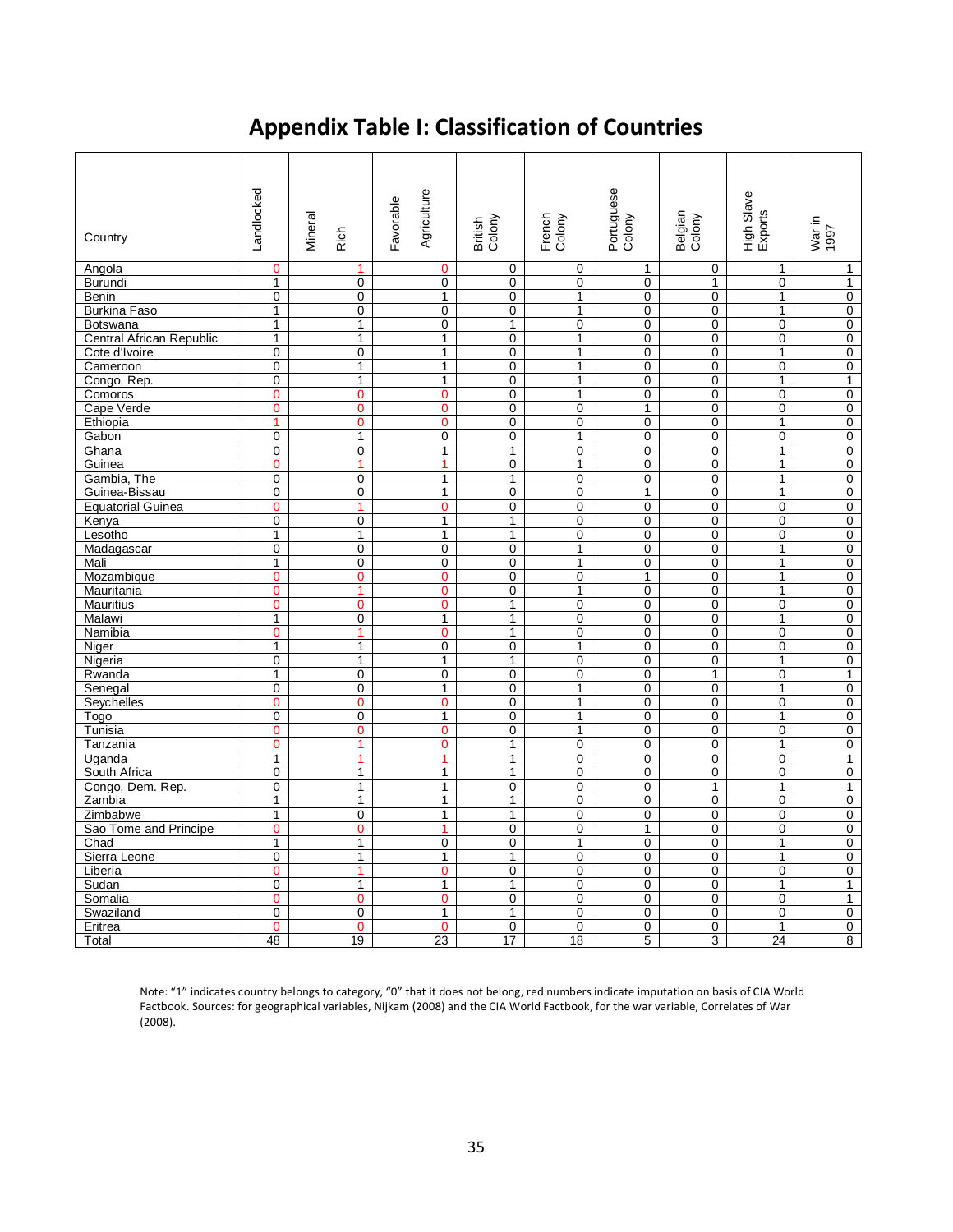# **Tables**

|      | \$1/day | \$2/day |      | \$1/day | \$2/day |
|------|---------|---------|------|---------|---------|
| Year | Poverty | Poverty | Year | Poverty | Poverty |
| 1970 | 0.398   | 0.652   | 1999 | 0.396   | 0.654   |
| 1971 | 0.388   | 0.643   | 2000 | 0.383   | 0.652   |
| 1972 | 0.378   | 0.634   | 2001 | 0.378   | 0.649   |
| 1973 | 0.377   | 0.634   | 2002 | 0.374   | 0.645   |
| 1974 | 0.370   | 0.628   | 2003 | 0.355   | 0.630   |
| 1975 | 0.377   | 0.637   | 2004 | 0.345   | 0.622   |
| 1976 | 0.374   | 0.634   | 2005 | 0.331   | 0.609   |
| 1977 | 0.374   | 0.634   | 2006 | 0.318   | 0.595   |
| 1978 | 0.376   | 0.634   | 2007 | 0.308   | 0.587   |
| 1979 | 0.388   | 0.644   | 2008 | 0.298   | 0.579   |
| 1980 | 0.393   | 0.649   | 2009 | 0.288   | 0.572   |
| 1981 | 0.394   | 0.648   | 2010 | 0.278   | 0.564   |
| 1982 | 0.402   | 0.653   | 2011 | 0.268   | 0.557   |
| 1983 | 0.410   | 0.660   | 2012 | 0.258   | 0.549   |
| 1984 | 0.427   | 0.673   | 2013 | 0.248   | 0.541   |
| 1985 | 0.426   | 0.671   | 2014 | 0.238   | 0.534   |
| 1986 | 0.421   | 0.666   | 2015 | 0.228   | 0.526   |
| 1987 | 0.436   | 0.672   | 2016 | 0.218   | 0.518   |
| 1988 | 0.419   | 0.663   | 2017 | 0.208   | 0.511   |
| 1989 | 0.423   | 0.662   | 2018 | 0.198   | 0.503   |
| 1990 | 0.416   | 0.658   | 2019 | 0.188   | 0.496   |
| 1991 | 0.419   | 0.659   | 2020 | 0.178   | 0.488   |
| 1992 | 0.420   | 0.666   | 2021 | 0.168   | 0.480   |
| 1993 | 0.422   | 0.671   | 2022 | 0.158   | 0.473   |
| 1994 | 0.421   | 0.672   | 2023 | 0.148   | 0.465   |
| 1995 | 0.428   | 0.679   | 2024 | 0.138   | 0.457   |
| 1996 | 0.415   | 0.666   | 2025 | 0.128   | 0.450   |
| 1997 | 0.401   | 0.657   |      |         |         |
| 1998 | 0.404   | 0.657   |      |         |         |

# **Table I: African Poverty Rates and Projections**

Note: red numbers are projections based on linear extrapolation at the average poverty reduction rate between 1995 and 2006.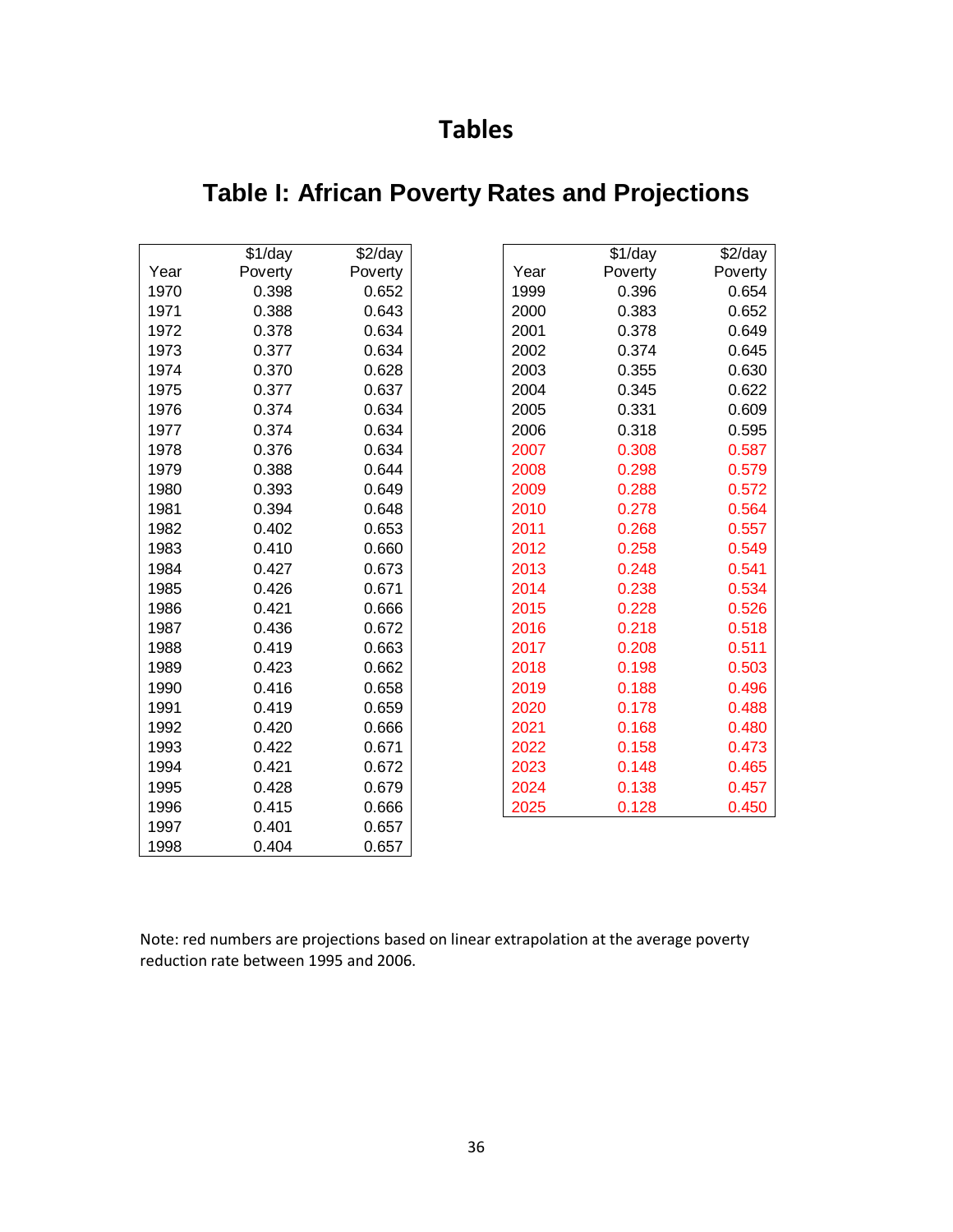| <b>Table II: African Poverty Reduction, Sensitivity Analysis</b>                                    |              |              |                     |                          |                          |                     |  |
|-----------------------------------------------------------------------------------------------------|--------------|--------------|---------------------|--------------------------|--------------------------|---------------------|--|
|                                                                                                     | Poverty Rate | Poverty Rate | Percentage Poverty  | <b>Projected Poverty</b> | <b>Projected Poverty</b> | Year in which       |  |
| Variation                                                                                           | in 1990      | in 2006      | Reduction 1990-2006 | in 2015                  | Reduction, 1990-2015     | <b>MDG Attained</b> |  |
| <b>Baseline</b>                                                                                     | 41.6%        | 31.8%        | $-23.5%$            | 22.8%                    | $-45.2%$                 | 2017                |  |
| <b>Hybrid Extrapolation</b>                                                                         | 41.5%        | 30.9%        | $-25.6%$            | 21.3%                    | $-48.7%$                 | 2016                |  |
| Linear Extrapolation                                                                                | 41.5%        | 29.2%        | $-29.6%$            | 17.9%                    | $-56.8%$                 | 2013                |  |
| Ginis                                                                                               | 45.4%        | 35.7%        | $-21.4%$            | 27.1%                    | $-40.3%$                 | 2020                |  |
| Adjusted                                                                                            | 38.0%        | 28.3%        | $-25.6%$            | 19.8%                    | $-48.0%$                 | 2016                |  |
| Gamma, Ginis                                                                                        | 45.4%        | 36.7%        | $-19.1%$            | 29.6%                    | $-34.9%$                 | 2024                |  |
| Gamma, Regular                                                                                      | 41.6%        | 32.8%        | $-21.1%$            | 25.2%                    | $-39.4%$                 | 2020                |  |
| Gamma, Adjusted                                                                                     | 34.6%        | 26.5%        | $-23.5%$            | 19.3%                    | $-44.3%$                 | 2017                |  |
| Weibull, Ginis                                                                                      | 44.9%        | 36.5%        | $-18.7%$            | 29.4%                    | $-34.6%$                 | 2024                |  |
| Weibull, Regular                                                                                    | 41.3%        | 33.0%        | $-20.2%$            | 25.6%                    | $-38.0%$                 | 2021                |  |
| Weibull, Adjusted                                                                                   | 34.1%        | 26.4%        | $-22.4%$            | 19.8%                    | $-42.0%$                 | 2019                |  |
| Optimal, Ginis                                                                                      | 45.4%        | 35.7%        | $-21.4%$            | 27.0%                    | $-40.4%$                 | 2020                |  |
| Optimal, Regular                                                                                    | 41.6%        | 31.8%        | $-23.6%$            | 22.8%                    | $-45.3%$                 | 2017                |  |
| Optimal, Adjusted                                                                                   | 37.9%        | 28.2%        | $-25.7%$            | 19.7%                    | $-48.1%$                 | 2016                |  |
| <b>World Bank</b>                                                                                   | 40.2%        | 33.1%        | $-17.6%$            | 25.5%                    | $-36.6%$                 | 2021                |  |
| Maddison<br>World Bank, PPP                                                                         | 39.4%        | 35.3%*       | $-10.4\%$ *         | 27.2%                    | $-31.1%$                 | 2026                |  |
| Revision                                                                                            | 48.6%        | 40.5%        | $-16.6%$            | 33.6%                    | $-30.9%$                 | 2027                |  |
| Excludes Nigeria                                                                                    | 40.6%        | 33.2%        | $-18.3%$            | 25.9%                    | $-36.2%$                 | 2022                |  |
| <b>Excludes Ethiopia</b>                                                                            | 38.4%        | 32.2%        | $-16.1%$            | 25.0%                    | $-34.9%$                 | 2022                |  |
| Excludes Congo-Zaire                                                                                | 41.3%        | 27.9%        | $-32.3%$            | 17.7%                    | $-57.0%$                 | 2012                |  |
| <b>Excludes South Africa</b>                                                                        | 44.4%        | 33.6%        | $-24.3%$            | 23.9%                    | $-46.3%$                 | 2017                |  |
| <b>Excludes Sudan</b>                                                                               | 41.5%        | 32.0%        | $-22.9%$            | 23.0%                    | $-44.6%$                 | 2017                |  |
| Excludes Tanzania                                                                                   | 40.2%        | 32.0%        | $-20.4%$            | 24.3%                    | $-39.4%$                 | 2020                |  |
| Excludes Kenya                                                                                      | 41.5%        | 31.5%        | $-24.2%$            | 21.6%                    | $-48.0%$                 | 2016                |  |
| Excludes Uganda                                                                                     | 41.0%        | 31.4%        | $-23.4%$            | 22.4%                    | $-45.4%$                 | 2017                |  |
| Note: We accume that poverty declines linearly at the average rate of decline between 1005 and 2006 |              |              |                     |                          |                          |                     |  |

Note: We assume that poverty declines linearly at the average rate of decline between 1995 and 2006 \* The Maddison GDP series we use goes up to 2003 instead of 2006.